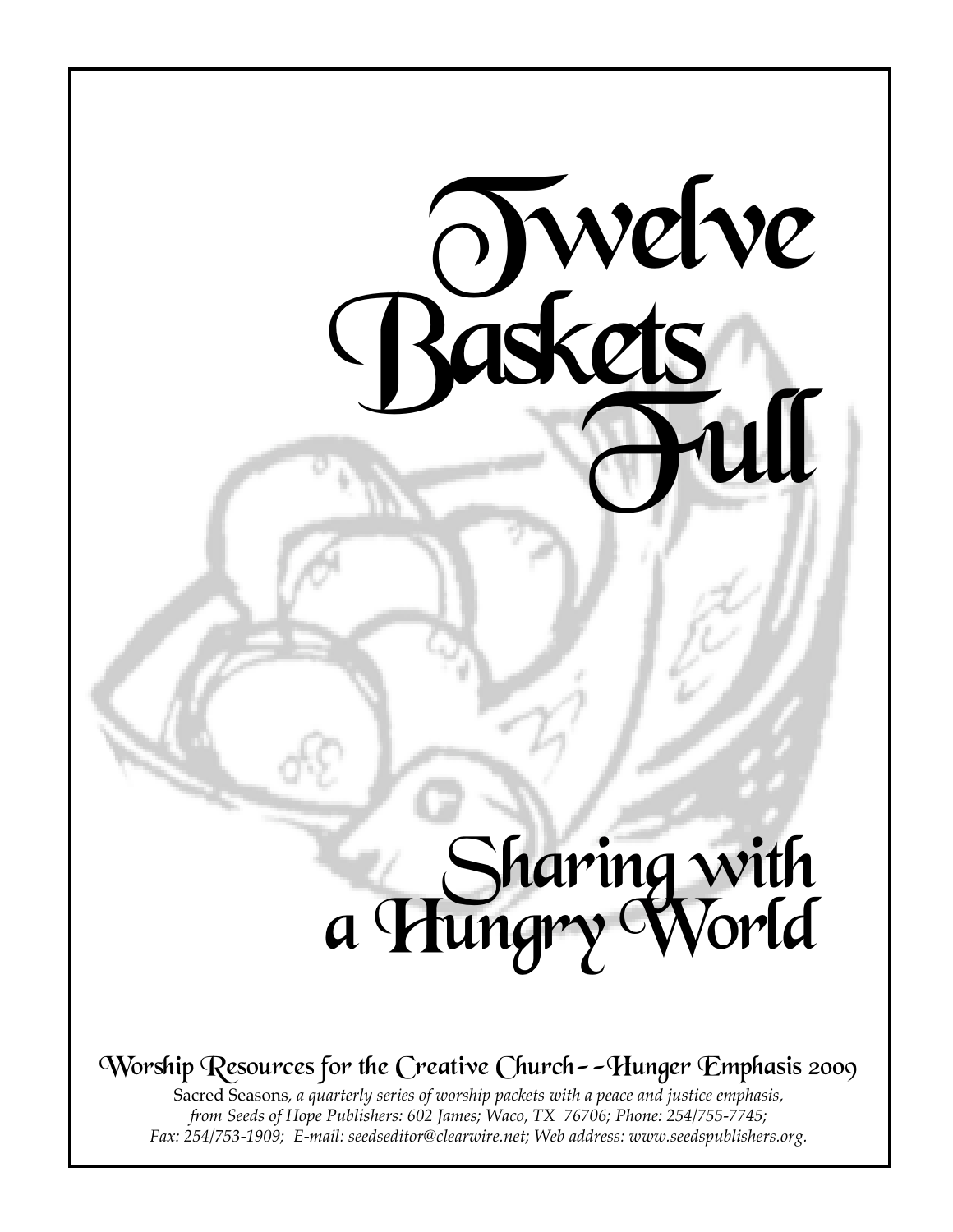### Sacred Seasons:

#### Creative Worship Tools for Your Church

*These unique worship resource packets are available for the liturgical year, three packets a year for \$100 (\$125 for non-US subscriptions), one packet for \$50 (\$65 outside of the US).*

#### *Staff and Volunteers*

| Business ManagerMary Beth Cooper           |                                    |
|--------------------------------------------|------------------------------------|
| Copy EditorDeborah E. Harris               |                                    |
| Act Locally Waco EditorAshley B. Thornton  |                                    |
| Editorial AssistantsLauren Elder,          |                                    |
|                                            | Cori Weyhe                         |
| ArtistsRobert Askins, Sally Askins,        |                                    |
|                                            | Peter Yuichi Clark, Robert Darden, |
|                                            | Van Darden, Erin Kennedy Mayer,    |
| Lenora Mathis, Kate Moore, Sharon Rollins, |                                    |
|                                            | Susan Smith, Rebecca Ward          |

*2009 Council of Stewards* Sally Lynn Askins (President) Dale A. Barron (Vice President) H. Joseph Haag Deborah E. Harris (Secretary) B. Michael Long (Treasurer) Daniel B. McGee Kathryn Mueller Jon Singletary

#### *Statement of Purpose*

Seeds of Hope, Inc., is a private, independent group of believers responding to a common burden for the poor and hungry of God's world, and acting on the strong belief that biblical mandates to feed the poor were not intended to be optional. The group intends to seek out people of faith who feel called to care for the poor; and to affirm, enable and empower a variety of responses to the problems of poverty.

#### *Editorial Address*

Seeds of Hope is housed by the community of faith at Seventh and James Baptist Church. The mailing address is 602 James; Waco, Texas 76706; Phone: 254/755-7745; Fax: 254/753-1909; E-mail: seedseditor@clearwire.net. Web address: www.seedspublishers.org Copyright © 2009 Material in this packet is for the use of the

purchasing faith community to enhance worship and increase awareness in economic justice issues. ISSN 0194-4495

Seeds of Hope, Inc., holds the 501(c)3 nonprofit tax status. All contributions above the subscription rate are fully tax-deductible.

Scripture quotations, unless otherwise noted, are from the New Revised Standard Version, Copyright © 2003 by the Division of Christian Education of the National Council of Churches of Christ in the U.S.A. Used by permission.

# Twelve Baskets Full

#### in this worship packet:

- 3 Bulletin art
- 4 Reflection: *What God Can Do with Little Things*
- 5 Liturgy: *The Miracle of Sharing*
- *6* Dramatic Reading: *A Walk Through the Crowd*
- 8 Sermon: *Enough*
- 11 Reflection: *Hope in the Face of Hunger*
- 12 Children's Sermon: Sharing
- 13 Reflection: *The Best Intentions*
- 14 Poem: *Dressed for the Occasion*
- 15 Quotes, Poems & Pithy Sayings
- 16 Poem: *Little Child*
- 17 Reflection: *A Case for Smaller Portions*
- 18 Youth Project: *Putting People and Pennies Together for Change*
- 19 Quiz: *Test Your Hunger IQ*
- 20 Bulletin Art
- 21 Dramatic Reading: *What a Prophet Does*
- 22 Reflection: *Does It Have to Be Me?*
- 23 Benediction

Bonus: 2009 Hunger Emphasis Calendar: *40 Daysto Better Understanding* Bonus: 2009 Hunger Emphasis Place Mat

### a word about this packet

This worship resource was prepared with much thought prayer, with hopes that it will help you and your congregation prepare to respond with innovation and passion to the troubling food crisis around the world and in our own communities. We continued to develop our theme of abundance in the midst of great scarcity, searching for new ways of looking at the miracle of loaves and fishes told so many times in the Gospels.

The concept for the cover was created with the help of Lauren Elder, our Professional Writing intern for the summer. Lauren also updated the 40-day Hunger Emphasis calendar, adding new activities and matching each day's scripture with the activity of the day. She also created this year's place mat and a Hunger IQ quiz.

Some of the writing in the packet is taken from very early Seeds publications—such as the reflections from Walker Knight, Gene and Jolene Roehlkepartain, and Larkin Rossiter. Some of it is making its world debut here—such as the children's sermon by Rachel Scirreti. Some of the art is adapted from earlier publications, and some of it was created this summer by the children of Seventh & James Baptist Church (the church that houses the Seeds ministry in Waco).

As always, we have tried to pull together worship resources and information to help you lead your congregation in responding to this crisis with hope and creativity. The material in this packet is your congregation's to use freely and share with others as the need arises. May we together bring the news of God's extravagant love to a world of fear and struggle. May we together find ways of creating abundance for those who live in scarcity. —*Gratefully, The Staff and Council of Stewards*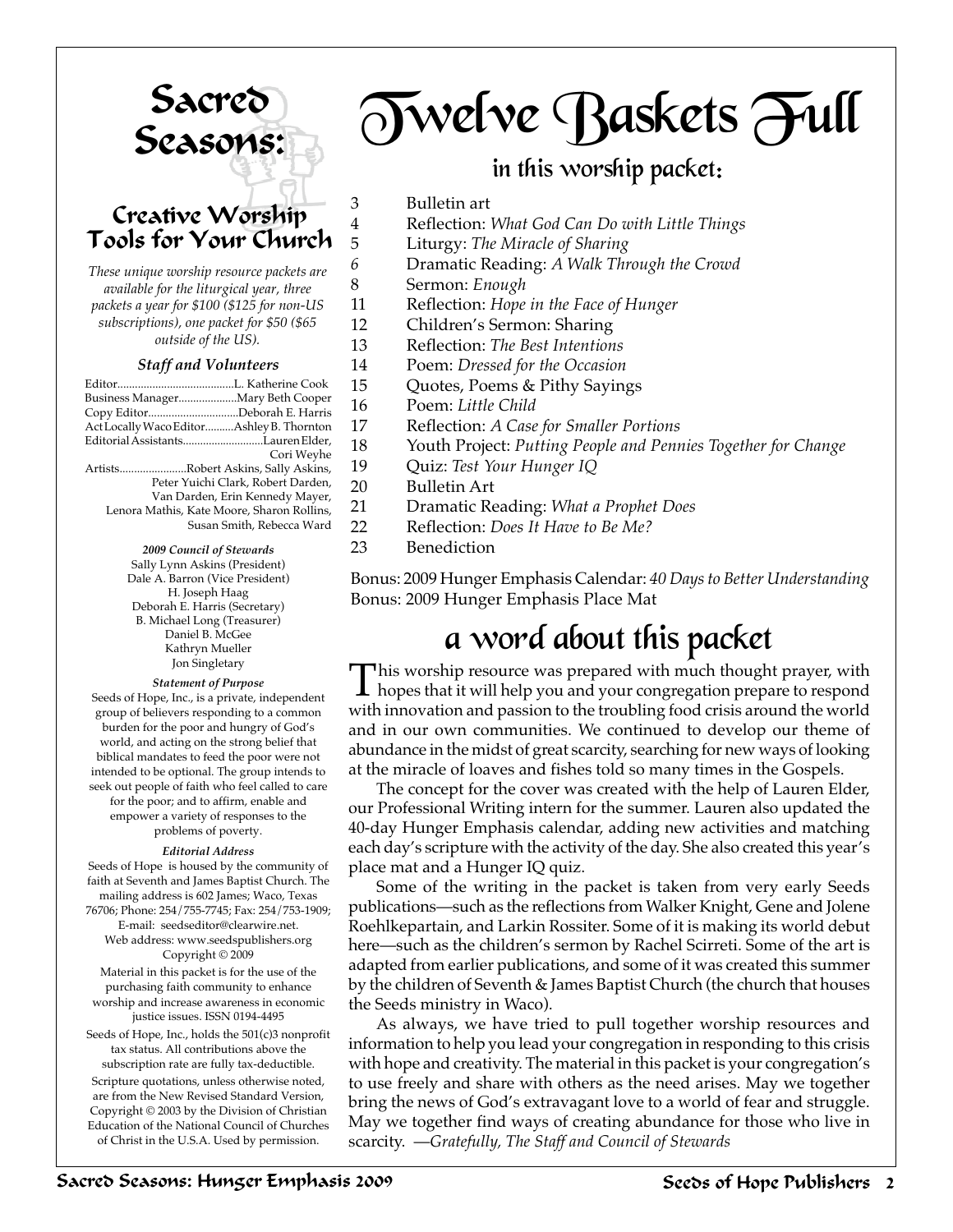# Bulletin Art

## After this, Jesus went across the Sea of Galilee

(some call it Tiberias). A huge crowd followed him, attracted by the miracles they had seen him do among the sick. When he got to the other side, he climbed a hill and sat down, surrounded by his disciples. It was nearly time for the Feast of Passover, kept annually by the Jews.

When Jesus looked out and saw that a large crowd had arrived, he said to Philip, "Where can we buy bread to feed these people?" He said this to stretch Philip's faith. He already knew what he was going to do.

Philip answered, "Two hundred silver pieces wouldn't be enough to buy bread for each person to get a piece."

One of the disciples—it was Andrew, brother to Simon Peter—said, "There's a little boy here who has five barley loaves and two fish. But that's a drop in the bucket for a crowd like this."

Jesus said, "Make the people sit down." There was a nice carpet of green grass in this place. They sat down, about five thousand of them. Then Jesus took the bread and, having given thanks, gave it to those who were seated. He did the same with the fish. All ate as much as they wanted.

When the people had eaten their fill, he said to his disciples, "Gather the leftovers so nothing is wasted." They went to work and filled twelve large baskets with

leftovers from the five barley loaves.

The people realized that God was at work among them in what Jesus had just done. They said, "This is the Prophet for sure, God's Prophet right here in Galilee!" —John 6: 1-14, *The Message*



art adapted from a piece by Hermanoléon of the  $\widetilde{\mathcal{F}}$ ranciscanos de Cruzblanca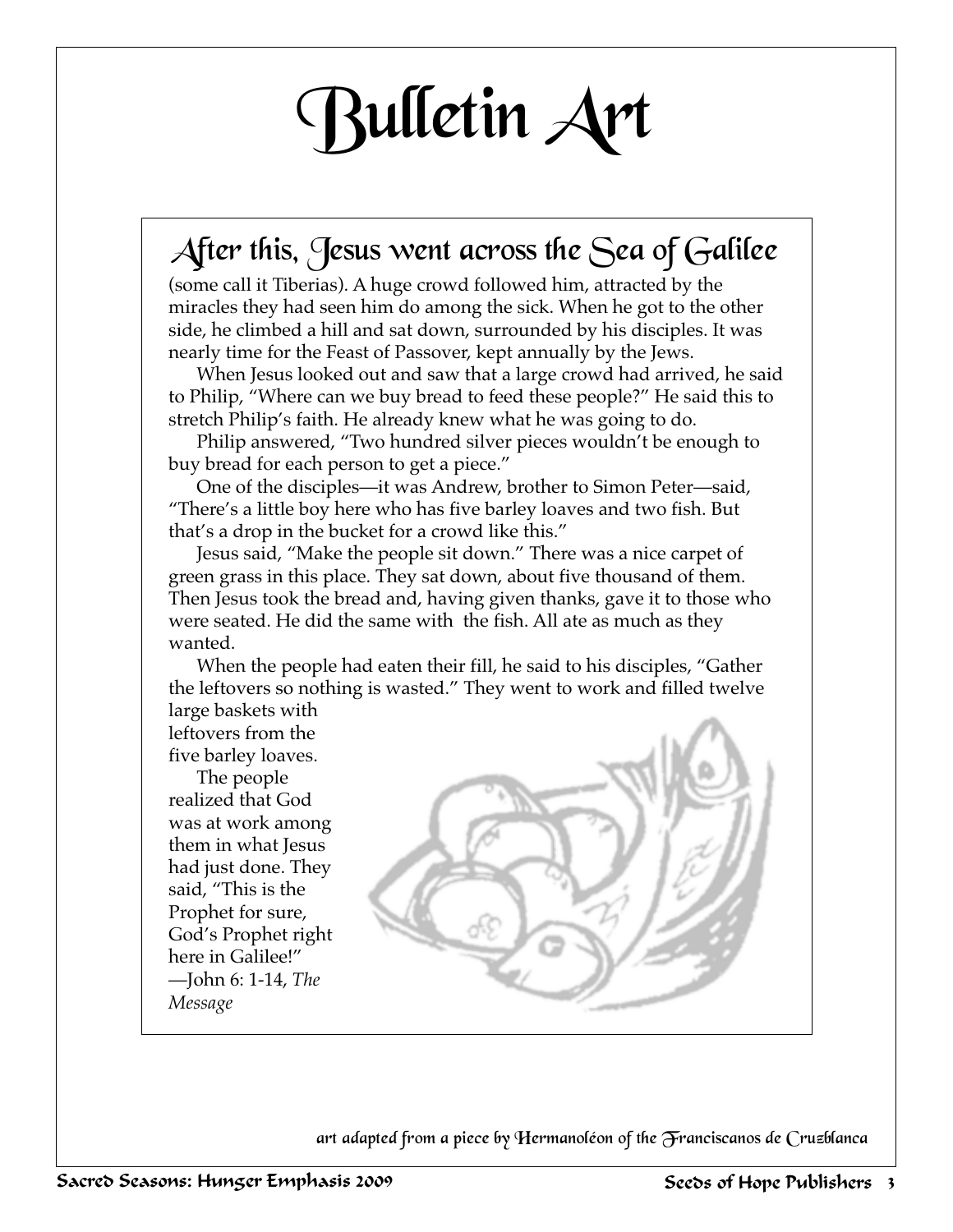# What God Can Do with Little Things

It *has* to be significant that the miracle of the loaves<br>and fishes is the only miracle of Jesus included in and fishes is the only miracle of Jesus included in all four canonical gospels.

Scholars note that there are actually two different occurrences of the feeding of a multitude reported in the gospels. The first, found in all four gospels, is also the only miracle, other than the resurrection, included by the Synoptic gospels as well as the Gospel of John.

All four accounts speak of Jesus teaching large crowds in a rural area. (In the Synoptics it is a desert location near Bethsaida. John, however, reports that there is a good bit of grass in the place.) The end of the day draws near, and the people grow hungry. Jesus instructs his disciples to feed them.

In all of the canonical gospels, the disciples find only five loaves of bread and two fishes. John alone mentions a boy having given up his lunch. In all of the accounts, Jesus blesses the food, breaks it and gives it to the disciples to distribute.

In all of the accounts, the food is passed out to 5,000 people (not counting women and children) and all are fed and satisfied. In all of the accounts, the disciples collect what is left, which amounts to 12 baskets of food.

The references to this event are Matthew 14:13-21, Mark 6:31-44, Luke 9:10-17 and John 6:5-15.

The second miraculous feeding of the multitude is reported by Mark and Matthew. In this case, Jesus is teaching about 4,000 people in a remote location. In this case, the disciples find seven loaves and a few small fish. After the food is blessed and distributed, seven baskets of food are left over.

The references to this event are in Matthew 15 and Mark 8.

The great British preacher Charles Spurgeon wrote that this story is told so many times in the Bible "to make quite sure that we should never forget how much God can do with little things." May it be so.

*—Katie Cook is the editor of the Seeds publications* Sacred Seasons *and* Hunger News & Hope, *as well as* Baptist Peacemaker, *the magazine of the Baptist Peace Fellowship of North America. She lives and works in Waco, Texas.*



art by children of Seventh & James Baptist Church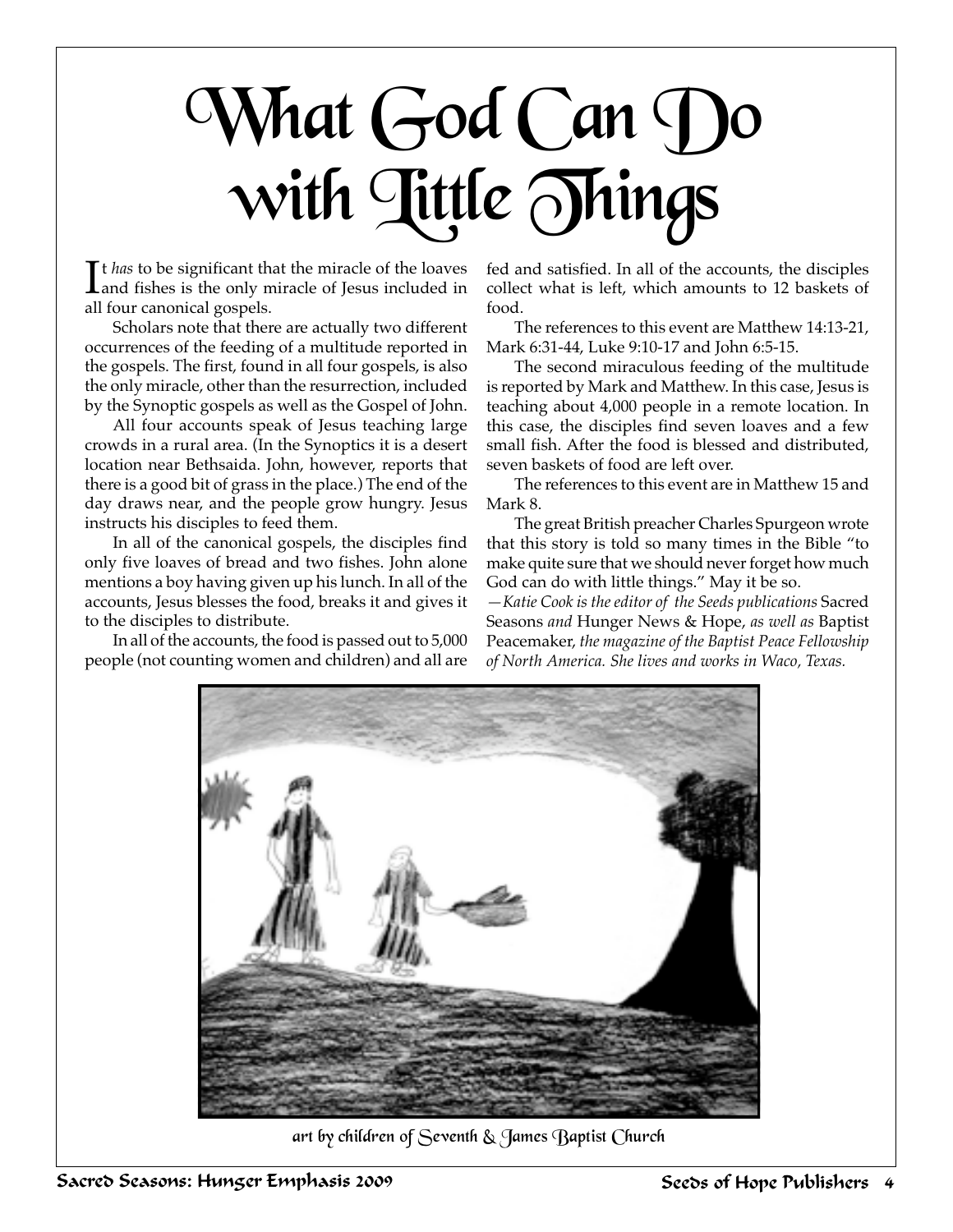# The Miracle of Sharing

A Liturgy by Katie Cook

Call to Worship

LEADER: Our God, make of our living a habit of giving.

- *PEOPLE: May the basic needs of others be a priority in our culture of magnified personal wants.*
- LEADER: And may we be uneasy eating the Lord's supper as long as there are those that hunger—
- *PEOPLE: As long as there are the least of these whose needs are not yet met as long as Jesus is not fully present.*
- LEADER: All this we pray in the name of the one whose voice disturbs us from the very back of where we're comfortable.

*ALL: Amen.*

—John S. Ballenger

### Reading from Hebrew Scriptures

2 Kings 4:42-44

#### Meditation

We look at our resources in terms of their scarcity, not their abundance. In other words, we look at what we have like it's a blueberry pie to be apportioned out, and carefully so, for when it's gone, it's gone. We're always looking at our resources—our money, our talents, our time, our energy, our very persons—and wondering, fretting, worrying about whether we have enough.

I know this tendency exists. I get caught up in this scarcity business. I constantly worry about time. I worry that I don't have enough of it. So I grasp it close to me, guard it vociferously, only seeing the potential lack, never the possible overflow. And I truly believe this is one of my weaknesses, failings, sins.

Perhaps you get caught up in the scarcity business as well. Perhaps you feel stretched almost beyond capacity as you meet life's demands. Perhaps you think whatever it is you have is simply not enough.

*—From a sermon by Nancy R. Easton, minister at Trinity Evangelical Lutheran Church, Camp Hill, PA*

#### Hymn\*

"The Lord Hears the Cry of the Poor" Text: John Foley, S.J., 1978, revised 1990 Music: John Foley, S.J., 1978 Tune: THE CRY OF THE POOR (Published by North American Liturgy Resources)

### Reading from the Prophet

Isaiah 61:1-4

### Epistle Reading

James 5:1-6

#### Hymn

"Come, Let Us Share the Harvest of Peace" Text: Joel Underwood, 1990 Music: Traditional English melody; harmony by Gary P. Davison, 1990 Tune: SUSSEX CAROL (Published by Bread for the World)

#### Meditation

When trusting only in ourselves, the things we consider ours—our possessions, our energy, our strength, our capacity to forgive, our patience and

*(continued on page 7)*

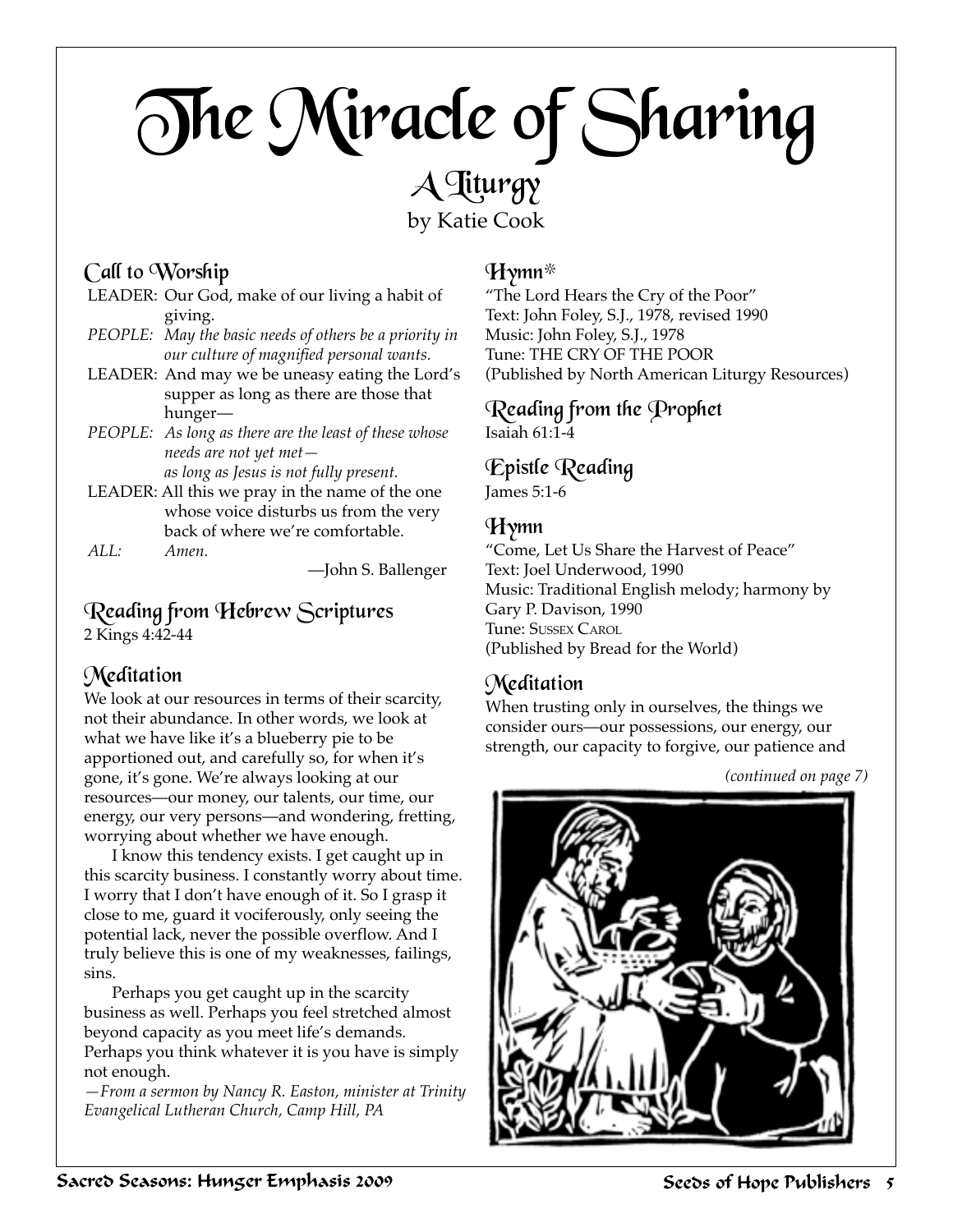# AWalk Through the Crowd

### A Dramatic Reading for 12 People

by Katie Cook

Author's note: The concept for this reading came<br>from Charley Garrison, a pastor in Waco, Texas. The reading can be done with the players in costume and with props, if you choose. You will need a narrator, someone to play Jesus, Philip and Andrew, the small boy and his friend, and six other people in the crowd. If you are short on players, it is possible to double up on some of the parts.

You might consider giving Players 1 through 6 bread—pita, perhaps, or tortillas, or barley rolls which they bring with them when they come to the front. Then, while the narrator tells the last part of the story, all of the players could distribute the bread to the congregation. If you want to make it into communion, you might consider adding grape bunches.

*The narrator,Jesus, Philip and Andrew arestanding to Stage Left. Players 1 & 2 are in a corner on Stage Left. Players 3 & 4 are in a corner in the back of the worship area. Players 5 & 6 are in the other corner at the back. First Boy and Second Boy are in the middle of the worship area, halfway to the front. (You may want to make one of these a girl.) All ofthe playersface away from the congregation/audience until it is time for them to speak. If you have lighting, you may want to light each group as the narrator reaches them. They do not appear to be aware of the narrator, but they see Philip and Andrew asthey approach. Afterthe moving group leaves him, they remain standing, in belligerent attitudes.*

NARRATOR: Jesus went to the other side of the Sea of Galilee, with a large crowd following him. He went up the mountain and sat down there with his disciples. And the crowd was coming—5,000 of them, not counting women and children. People were starting to get hungry. Jesus turned to Philip and said,

JESUS: What are we going to do about feeding these people?

PHILIP: What?! It would take a fortune to feed all of these people! Six months' wages wouldn't even come close!

*Players on Stage Right freeze.*

NARRATOR: Let's stop for just a moment and go through the crowd. Let's listen to what they're saying.

J*esus sits. Philip and Andrew follow the narrator. Narrator, Philip and Andrew walk to Stage Left. Two people are standing in the corner.*

PLAYER 1: I'm getting hungry. Are you going to get out the lunch we brought?

PLAYER 2: No, you fool! If we do, people will want us to share. This is barely enough for us!

PLAYER 1: Here comes Philip! What are we going to tell him?

PLAYER 2: Don't tell him anything! We're not responsible for these people!

#### *Narrator, Philip and Andrew walk to the back of the worship area.*

PLAYER 3: They're asking if we have any food to share. What shall we do? PLAYER 4: We're the ones who are poor. Why are they asking us to share? Hide the food!

#### *Narrator, Philip and Andrew walk across the back to the other corner.*

PLAYER 5: Look at that! They want us to share! PLAYER 6: Some of these people don't deserve to be fed. Look at them! We work hard. We deserve to keep our food to ourselves.

#### *Narrator, Philip and Andrew walk through the middle of the congregation back to the front.*

ANDREW: Does anyone here have any food? FIRST BOY: Mister Andrew? I have something to share. It's not much…

SECOND BOY: What are you doing? Your mother told you not to let anything happen to that lunch! You're going to be in SUCH trouble!

PLAYER 1 *(Facetiously)*: Oh, look. Isn't that adorable? That young boy is sharing his paltry little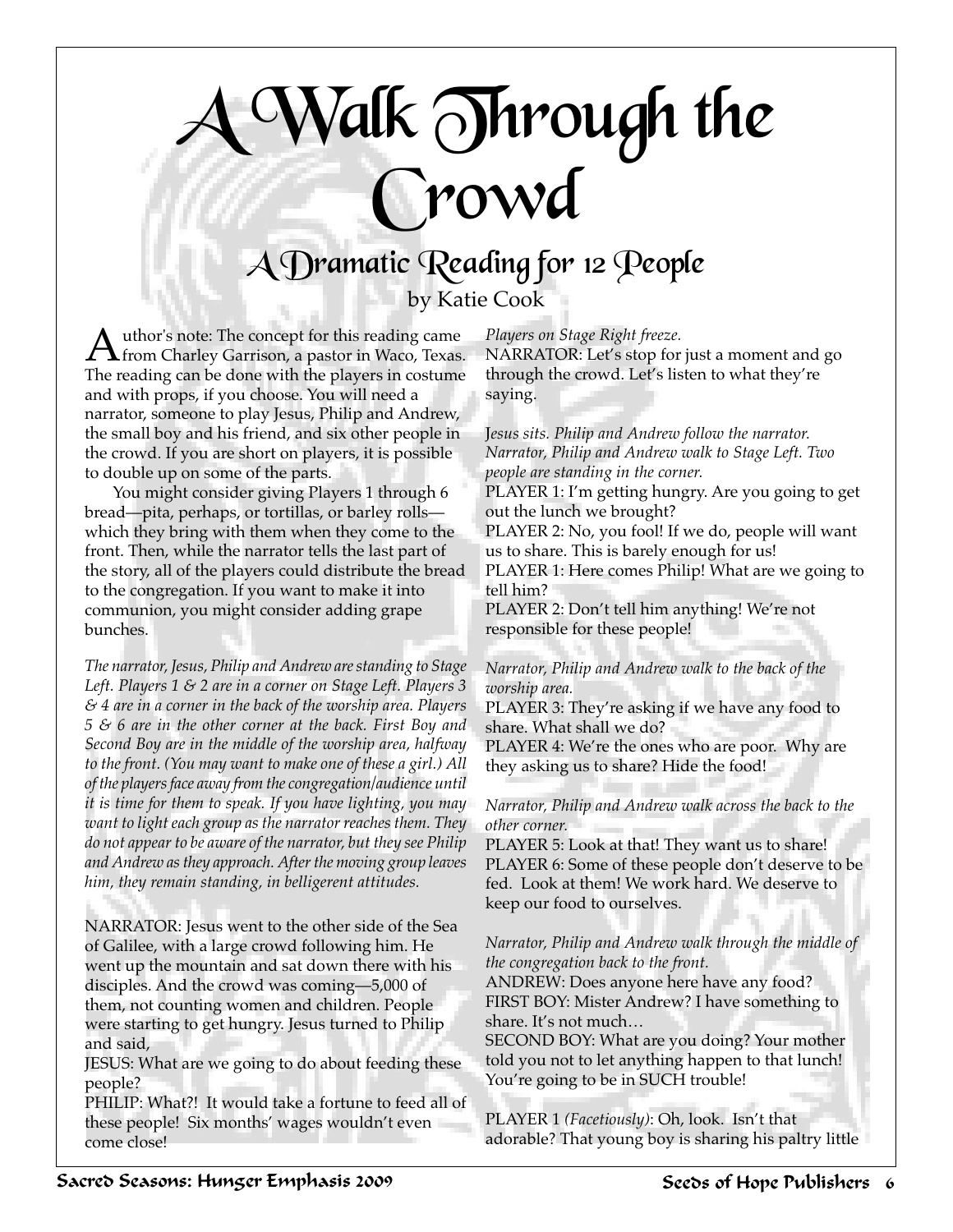meal.

PLAYER 2: Maybe we should— PLAYER 1: Ugh! It's barley loaves. He must really be poor. PLAYER 2: But maybe we should—

PLAYER 3: Look—that little boy gave Andrew something. It looks like it's his lunch. Wow! What are they going to do with that little bit of food? PLAYER 4: Oh! Well…

think you're responsible for others? Do you think that some people don't deserve to be helped? Do you think there isn't enough for everybody? Can you conjure up the courage and love that this small boy showed? He could have gone without. He could have gotten into trouble with his parents. He could have decided that the others didn't deserve his help, or that his help was not enough. But he gave what little he had, which is all I want you to do. —lkc

*Narrator, Philip and Andrew walk toward Jesus, along with First and Second Boy.* ANDREW: Master? This boy has five barley loaves and two fish. But what help is that going to be? JESUS: Tell the people to sit down.

*First and Second Boy sit. Players 1-6 move to the front and sit. The players pantomime as the narrator continues.* NARRATOR: Then Jesus took the loaves, and when he had given thanks, he distributed them to those who were seated; so also the fish, as much as they wanted. When everyone had eaten, he told them to gather the leftovers in baskets, and there were TWELVE BASKETS full of leftovers. JESUS: What is keeping you from sharing what you have? Are you afraid of going without? Is it because you don't

### Miracle of Sharing Liturgy *continued from page 5*

love—will never be enough. We will always be afraid, so certain we're going to run out. But suppose that, beginning today, we truly bring all these "things" of ours to Jesus. Let HIS hands daily bless our words and our deeds, our money and our time, our very beings, so that these "things" we consider ours will be made abundant, and bring to ALL peoples the life and love of God. *—From a sermon by Nancy R. Easton, minister at Trinity Evangelical Lutheran Church, Camp Hill, PA*

Hymn

"Lord of Feasting and of Hunger" Text: Herbert F. Brokering Music: Howard M. Edwards III Tune: CRONMILLER (Published by Concordia Publishing House, 1989)

#### Gospel Reading John 6: 1-13

#### Interpretive Reading

"A Walk through the Crowd" (see *page 6)*

#### Hymn

"Where Cross the Crowded Ways of Life" Text: Frank Mason North, 1903 Music: "Sacred Melodies," William Gardiner, 1815 Tune: GERMANY (Can be found in *The Worshiping Church*, Hope Publishing Company)

#### Benediction

My sisters and brothers, go from this place in peace, and may the spirit of the living God empower you and me to look for the face of Christ everywhere we go. Let us go into the world and share what we have. Let us go into the world and not grow weary until all God's children are fed.

—*—Katie Cook is the editor of the Seeds publications* Sacred Seasons *and* Hunger News & Hope, *as well as* Baptist Peacemaker, *the magazine of the Baptist Peace Fellowship of North America. She lives and works in Waco, Texas.*

*\*All of the suggested hymns were found in* Banquet of Praise*, edited by Joel Underwood and Gary P. Davison, published by Bread for the World in 1990.*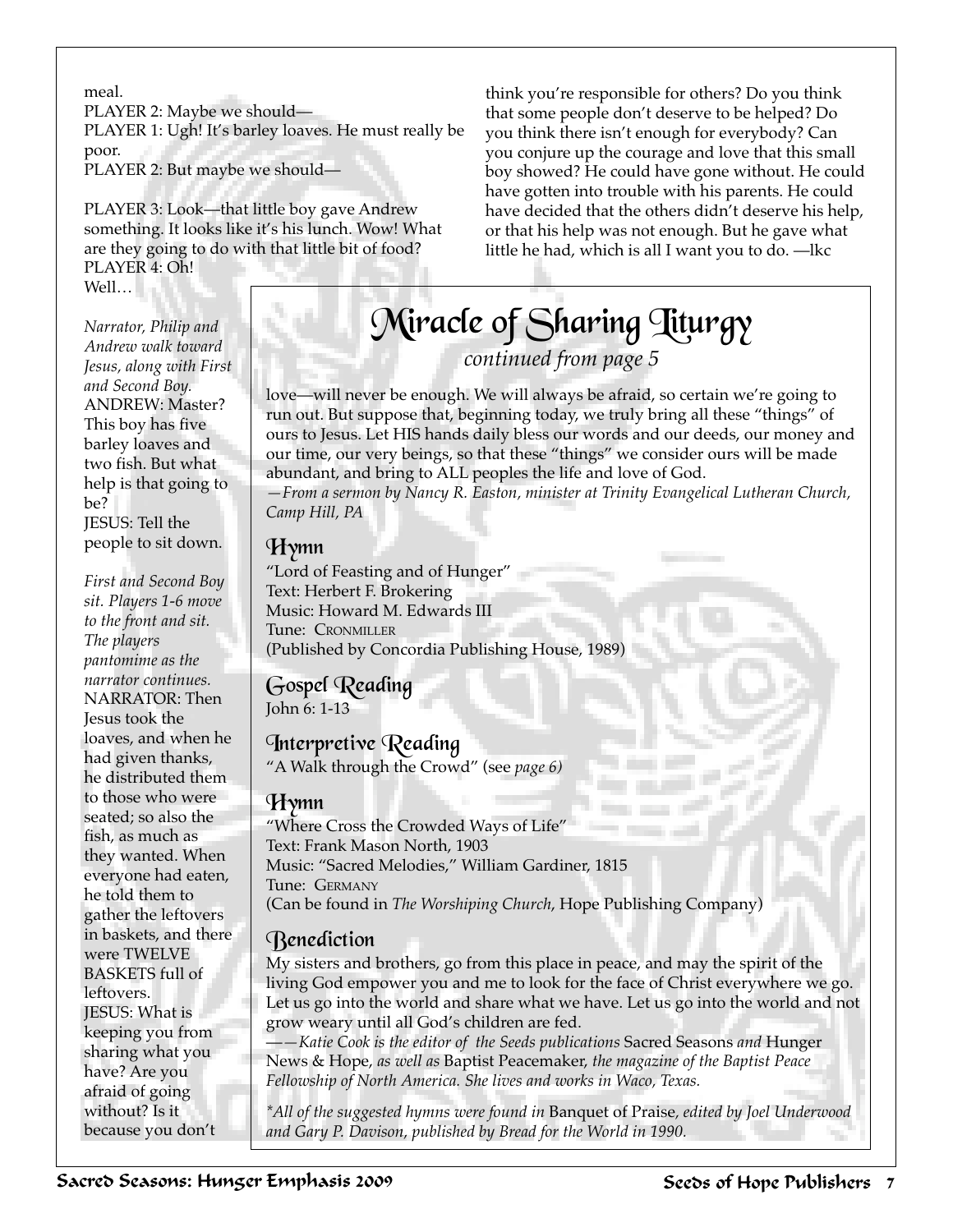## Enough a sermon about miracles by Raymond Bailey

Text: John 6:1-21

The word was out. Jesus was doing wonderful<br>things. He was healing the sick, making whole those who needed it in so many different ways. And now he is going to feed the hungry. Multitudes gathered everywhere he went to see what he was going to do next and to have their own needs met.

Other accounts of this story give us a little different impression, a little different twist to the story. They seem to suggest that all these people came just to hear Jesus teach, and after Jesus taught all day, then the people became hungry, and Jesus had to feed them. But John's account tells us that the people *came* hungry. And those who had followed the brief career of the young healer would not have been surprised.

People often comment on the fact that Jesus did not do his ministry in Jerusalem, in the Holy

City. He did not do it in the city where business was profitable, where people were employed, where people were doing well. He did it in Galilee. Galilee was the poor part of the country. Galilee was that place where many fled who found themselves unable to find employment, unable to make a living in Jerusalem. It was a place where many people lived in poverty and, undoubtedly, where many people who were hungry. They were the unemployed, the underemployed and the underpaid population of their day.

We are sometimes critical of the audience, because we say that the people came for the wrong reason. They came because of the miracles. They did not recognize Jesus as the Messiah, the one to offer spiritual salvation, eternal life, hope in the life to come. They came because he was one who could meet their immediate needs. "Spiritual" folks are critical of that. They wanted food when

they should have wanted food for the spirit. They wanted their bellies filled. They wanted their wounds healed, their sicknesses cured. Why did they not see that the promise of the kingdom of heaven is more important?

I once taught with a professor of evangelism who said, "If we just get their souls saved, then they will go to work, and they will not be hungry and they will not have any need." Indeed, I have to confess that sometimes I have struggled with this a bit myself. The unseen soul is easier to treat than the broken body. At one time I served a church in South Florida where the sanctuary was located at one end of the church campus, and my office was located at the other end. Every Sunday morning I had to make that long trek from my office to the sanctuary at the time to worship.



It was a difficult few minutes, because, as I focused on what I was going to say in the pulpit, someone would stop me and say, "Do you know that the toilet in the women's restroom is broken?" I would say, "I will take care of it next week." Or, "You know, there is a light out up on the third floor." Another would say, "The nursery is not as clean as it ought to be. Could you speak to the custodian this week?"

And perhaps what was the most aggravating was the dirty, unkempt person, looking for a handout, saying, "I am on the road. I am hungry. Preacher, can you help me?" He or she would say this, knowing how vulnerable I would be, on the way to the pulpit with my mind on the Bible, thinking about what Jesus had taught me.

There was one person in particular who lingers in my memory. The first three or four times he spoke to me, I could not understand what he was talking art by  $\overline{0}$ om Peterson about. He would start just as I came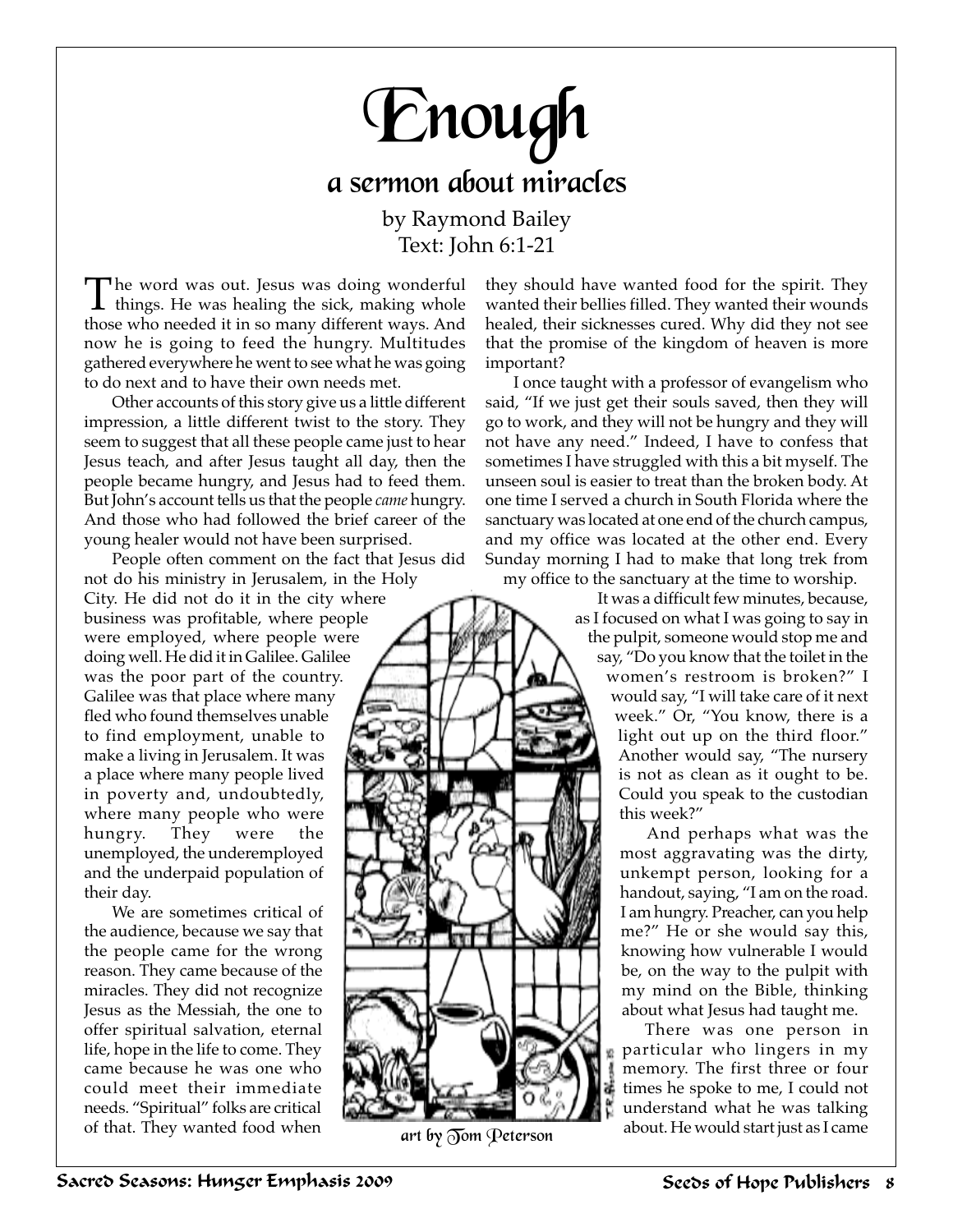out of my office door. He followed me every step of the way, speaking over and over again, mumbling in a way that I could not understand. I finally said, "Slow down. Tell me what you are saying." He said, "I am the least of your brethren, and you have to help me."

Boy, that is arresting, is it not? He knew how that would affect me. "I am the least of your brethren, and you have to feed me."

Why does it trouble us that people come to the church to be fed, that they seek out the people who

> I finally said, "Slow down. Tell me what you are saying." He said, "I am the least of your brethren, and you have to help me."

claim to represent the Christ? In our own church office in the last two weeks, we have received more than 50 appeals for help of one kind or another: people who cannot pay their rent, cannot buy prescriptions, do not have grocery money, or have special needs of one sort or another. They call saying, "We have tried every other agency." For varying reasons, none of the public agencies could or would help.

We were only able to help six out of the 50 people who appealed to us. Our funds are limited. That is the sad part of it, is it not? Is it not appropriate that people in the world who have needs, whatever those needs may be—spiritual, physical, psychological needs come to us for help?

Is it not right that people who are hungry, that people who are hurting reach out to those of us who say that we are followers of Jesus Christ?

"Give me what your Lord would have given me," they say. "Treat me as Jesus would have treated me. Care for me as your brother, because Jesus has said we are all brothers and sisters in Jesus Christ."

We have no trouble identifying with the irritated disciples. We know that the disciples were trying to protect Jesus out of their devotion to him, out of their desire to learn from him. They wanted to keep people away who might bother Jesus. They tried to watch and to control who approached Jesus. They tried to allow Jesus to determine who would come near him. I am sure that the disciples were upset that the multitudes were gathering, pushing each other, pushing on Jesus, pushing on them.

When Jesus turned to Philip and said, "These people are hungry. How are we going to feed them?" Philip said, "My goodness. We cannot feed them. There is not enough food. It would take six months' wages for us to feed them. We cannot possibly do it."

That is our word today, is it not? "I cannot feed all the hungry people. I do not want to see the hunger. I do not want to see the ugliness." We drive routes to avoid those parts of town that are an embarrassment to us and our city. We try to avoid looking upon those people who are suffering. If we see a beggar on one side of the street, we cross the street and walk on the other side. We do not want to see it. We do not want to be involved in it. Maybe we are just following in the steps of the first followers of Jesus who said, "We cannot possibly do the job."

Jesus undoubtedly anticipated that.Jesus said, "Do what you can do. You can do these things. Gather them all together and tell them to sit down. You can do this. Find what there is and bring it to me." They brought the little boy, his fishes, his five loaves.

Think what a sacrifice was asked of the little boy. Maybe we do not think enough about that.

Philip had said, "It cannot be done." The little boy, as children often do, saw only the problem and the need, and he was willing to do whatever he could. Jesus said, "Give me your loaves and fishes." And the little boy said, "Here, Jesus. Use this." How much better world it would be and how much more effective would be our evangelical outreach, how much more would the gospel be believed if we offered what we could, if we did what we could, if we said literally, "What I have is yours. Jesus, you can take what I have and use it. I trust you to use it wisely."

Jesus gave thanks and blessed it, and there was enough. There was plenty.

I read, just four weeks ago, that in the midst of the global economic crisis, the number of hungry in the world has now reached the figure of one billion—one billion people who are chronically malnourished. In the United States and around the world, one out of every six living human beings is hungry. The number has increased by 100 million in the last 12 months.

Many of them, of course, are children. In fact, threefourths of them are children. Many of the children who will die this year will die of malnutrition or they will die of diseases that are brought about because of malnutrition. Indeed, there are estimates that as many as 10,000 people who will die today from the lack of food.

But you say, "Oh, do not tell me about that. There is nothing I can do about that. What can I do?"

Jesus performed a miracle. Jesus used what was there. We have everything we need. The miracle in our case is the miracle of natural resources, the miracle of technology, the miracle of modern science, the miracle of the human mind and the human ingenuity that God has given to us.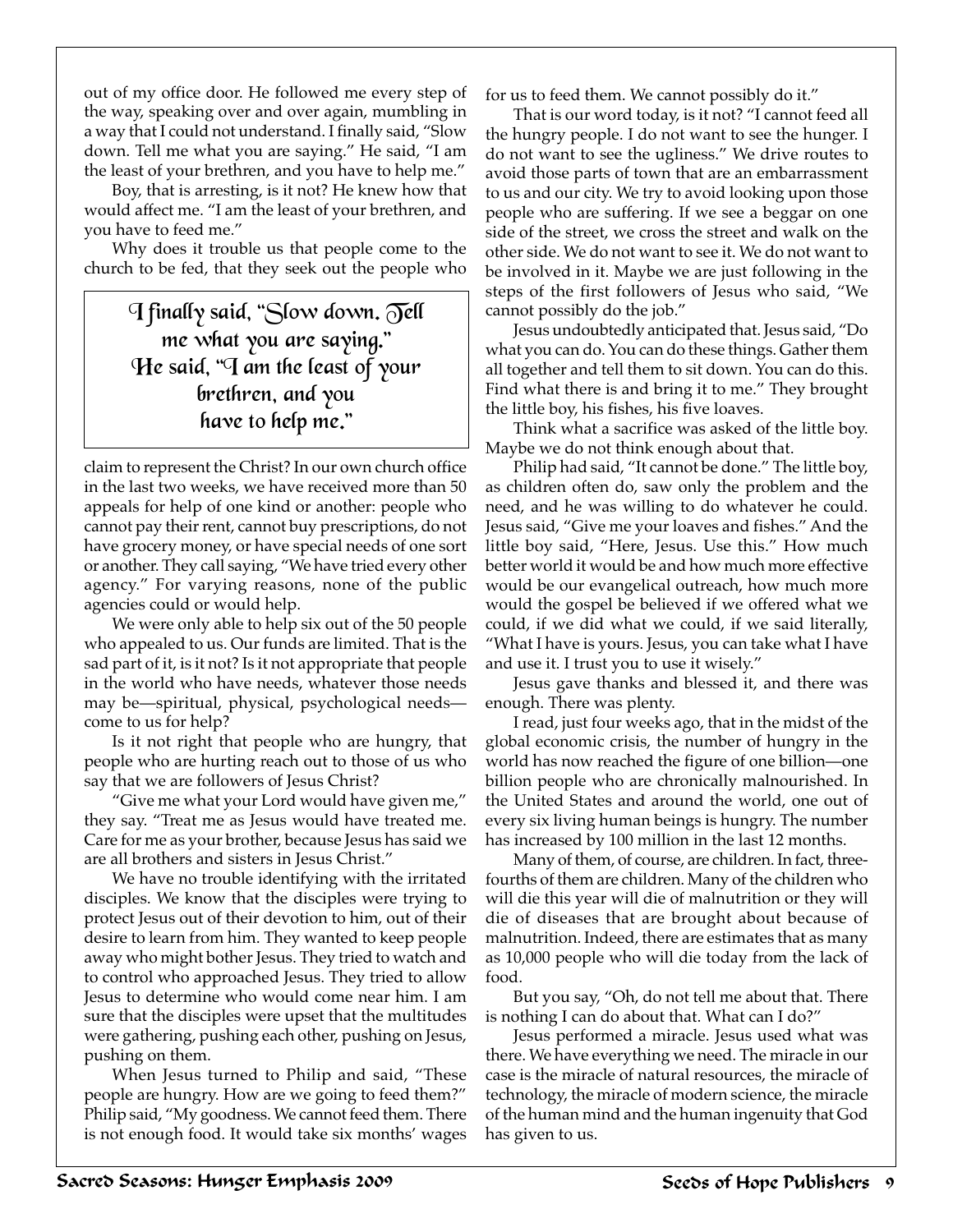There is enough food to feed every hungry person in the world. The problem today is as it has always been—distribution. In the US alone, we could provide much of what is needed.

It is estimated that it would take \$13 billion per year to feed everybody. Wow! What an astounding figure—three percent of the defense budget. *Three percent of the defense budget.*

We in the US still pay farmers not to grow food, because we have too much, and we want to control the economy. I have just finished reading a wonderful book by Jonathan Alter on the early days of the RooseveltAdministration.[*The Defining Moment: FDR's Hundred Days and the Triumph of Hope,* Simon & Schuster Paperbacks: 2007.] According to the author, one of FDR's greatest frustrations in the depression of the 1930s was that neither he nor anyone in his cabinet figured out a way to get the excess food to people who were hungry. So they paid people not to grow crops. They stored crops. They destroyed crops, and left people in America and around the world hungry.

We still have not figured it out. We worry about how it is going to unbalance the economy. People can go to the moon—this year was the 40th anniversary of putting a man on the moon! NeilArmstrong said, "One small step for man, one giant leap for mankind." We can go to the moon and outer space. We can create a better mousetrap, a better automobile, a better weapon, but we cannot figure out how to distribute food to people.

Most of you are probably counting on a pretty good lunch. Some of you have a roast in the oven. Others of you have it laid out ready to go. Some of you are trying to decide in your own mind which restaurant you are going to today. Did you know that in one Big Mac there are 850 calories? That is more calories than many people around the world have for a whole day or even in a whole week. If you prefer Burger King, and you are really hungry, and if you have a double burger with cheese, that is 1,100 calories. That does not include French Fries. That does not include a sugared drink.

No food. No nutrition. No resources. About 35 or 40 years ago, a preacher on the east side of New York City was constantly barraged by people coming to his church wanting help. The church was doing all they could to feed people. He realized that one church, one person could not do it all, but he did not give up. He did not say, like Philip, "We can't do anything about it. It is more than we can afford." He said, "What we need is a larger answer, a larger solution, a larger approach."

So, Arthur Simon founded Bread for the World. He recognized that, although churches everywhere were already raising money and collecting food to give

to people, there also needed to be a lobby representing the poor and the hungry of the world to our government. He realized that changes in public policy were crucial to help people help themselves.

Jesus wants to work a miracle, a miracle through us. Miracles are sometimes just insights. Miracles are



sometimes just what we do with something we already have. The earth does not have to shake. The sky does not have to open for a miracle to occur. It would be miraculous for people of any nation to become Christian enough, selfless enough, willing to share enough to really work on this hunger problem. Enough. There is enough. Enough and more.

We would much rather talk about Jesus walking across the water, had we not, than Jesus feeding the multitude? There is not much chance that any of us is going to walk across a pond today, but there is a good chance that one of us is going to run into somebody who is hungry. We will not want to be inconvenienced by it. There is a good chance that we are going to have some challenge in our community, in our neighborhood, in our country, in our world.

Let Jesus Christ be seen in the feeding of hungry persons. The hardest part of the gospel is that we should follow in the way of Jesus. Later in the Gospel of John, Jesus says to the disciples, "You will do greater things than I have done." Jesus said, "I only fed 5,000 men. How many will you feed? I have given you the wherewithal in the world. How will you use it?"

*—Raymond Bailey is pastor of Seventh & James Baptist Church in Waco, Texas. He has played a significant role in the housing and support of the Seeds of Hope ministry at Seventh & James.*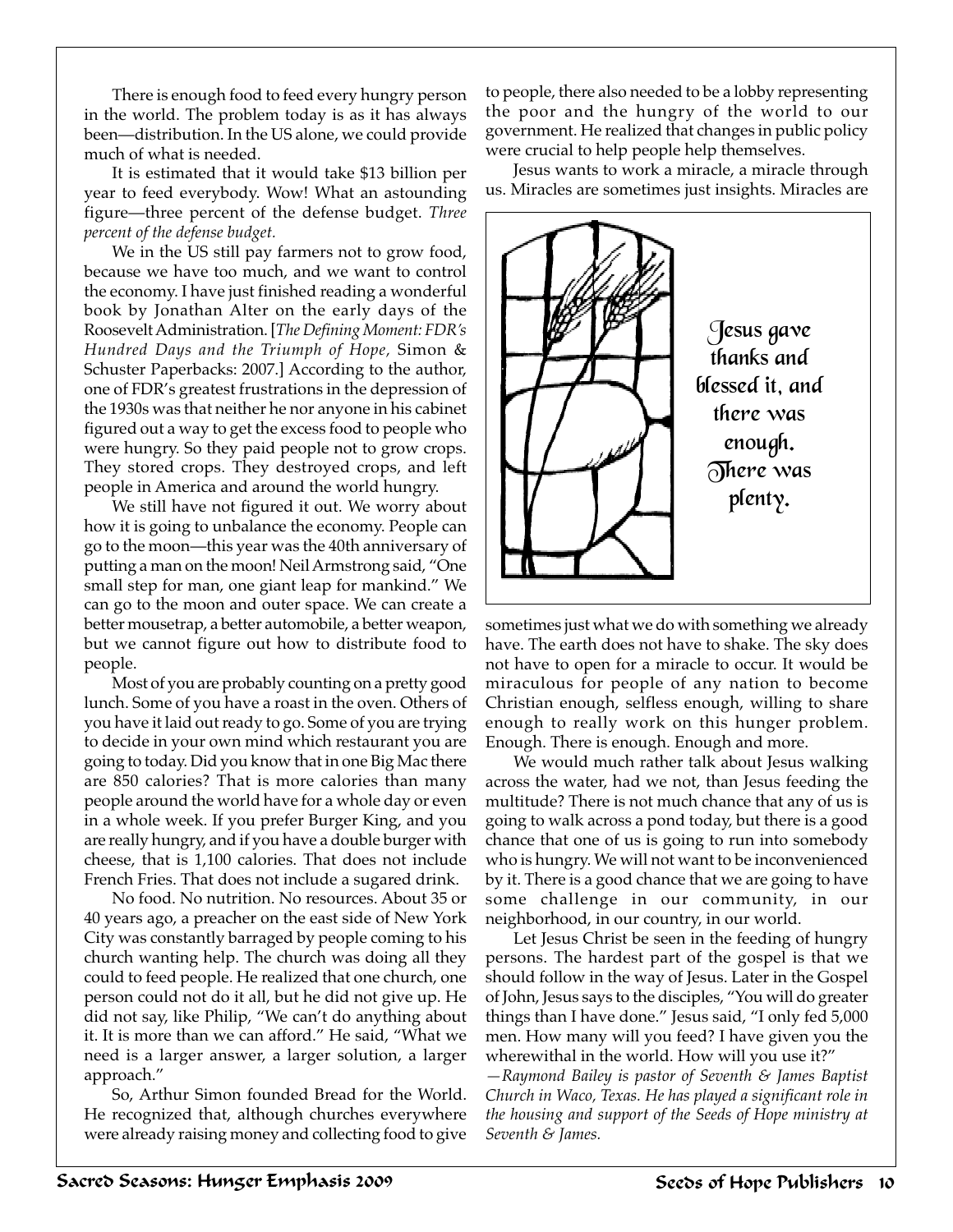# Hope in the Face of Hunger by Walker Knight

*If then there is any encouragement in Christ, any consolation from love, any sharing in the Spirit, any compassion and sympathy, make my joy complete: be of the same mind, having the same love, being in full accord and of one mind. Do nothing from selfish ambition or conceit, but in humility regard others as better than yourselves. Let each of you look not to your own interests, but to the interests of others. Let the same mind be in you that was in Christ Jesus, who, though he was in the form of God, did not regard equality with God as something to be exploited, but emptied himself, taking the form of a slave, being born in human likeness. --Philippians 2:1-7*

 $\overline{J}$  orld hunger provides the context  $\mathsf{V}$  in which a Christian lifestyle of simplicity, sharing and unity makes more than just common sense

to me. If my "manner of life be worthy of the gospel of Christ," it means I am willing to put others first, ahead of my interests and advantage.

That's not easy. I want the pleasures of our affluent, technological society. I'm also at the place in life where I think more about security than I once did. The hope for anything different, however, has its roots in the encouragement from my life in Christ, with its promise of freedom—from selfishness, from conceit, from over-concern for my interests.

I am free actually to love others. That is, to do what is best for them regardless of the cost to me. I realize that is extremely difficult all of the time, but maybe in my better moments in those times when the mind which governed Christ governs me—then I live this way.

Christ once again becomes my example. Emptying himself of all privilege, he became a servant. His was no act. No grandstand play. No teaching one thing and doing another. His life was lived as a servant.

That challenges me as few things do, and if I and my Christian brothers and sisters have this mind among us and live as obedient servants, there is hope in the face of hunger.

*—Walker Knight is a retired journalist. In the 1960s and 1970s, he edited the highly acclaimed* Home Missions *magazine, later known as* Missions USA*. In the early 1980s, he founded the newspaper that is now known as* Baptists Today*. He attends the church in Decatur, GA, where the Seeds ministry* *was born in 1979. He worked closely in those early years with thefounding editors. The abovereflection istaken from a Seeds publication called* Roots of Hope.

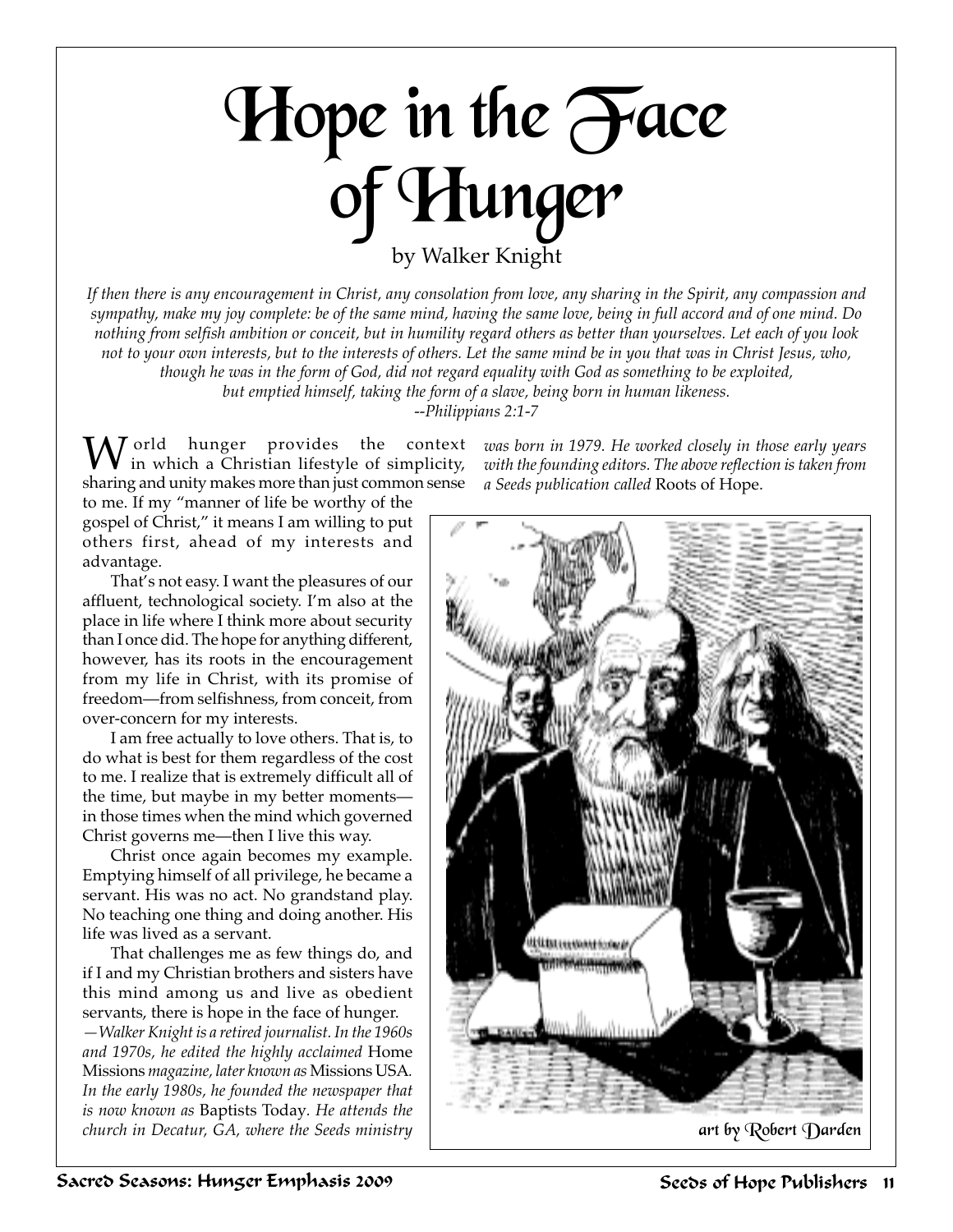

*You will need a container of cookies or crackers or fruit, enough for every child. Homemade bread would be a treat, too. As children come to the front, open up the food container and start eating. Really savor and enjoy the food. Ham it up! Do not offer any. Hopefully children will ask questions throughout the sermon and want to have some of the food, too. It is a brief sermon, but the point is powerful.*

**M** mmm. This is so good. Good morning. I'm<br>so glad to see you. Today we are going to talk about sharing. Man, this cookie is yummy. Sharing is something we learn about when we are pretty young, right?

What kinds of things do you share?

Is it hard to share, or is it easy to share?

I guess it just depends on what it is we're talking about sharing. On Wednesday night after church I brought a piece of cake home and told (family member) he/she could have half of it. Well, the next day, I told him/her that the cake was so good, that I didn't want to share it with him/her anymore. That wasn't very nice was it?

What, you want a cookie? You mean you want me to share? Let me think about it.

#### *To self:*

Let's see. If I give him one, then I'll need to give everybody one, and then I won't have very many left. I guess that's okay. I mean, these kids are my friends and after all, I know that is what God would want me to do. Who knows, it might even feel good to share, and it would make all of these children happy.

*To group:*

Yeah, okay, I'll share with you. But first, let's pray.

Dear God, thank you for all of the good things you give us. Please help us to share what we have with others so that everyone may enjoy your good things. In Jesus' name, Amen.

*Pass out the cookies as the children leave.*

*—Rachel Sciretti is Minister to Children at Lake Shore Baptist Church in Waco, Texas.*



art courtesy of the Franciscanos de Cruzblanca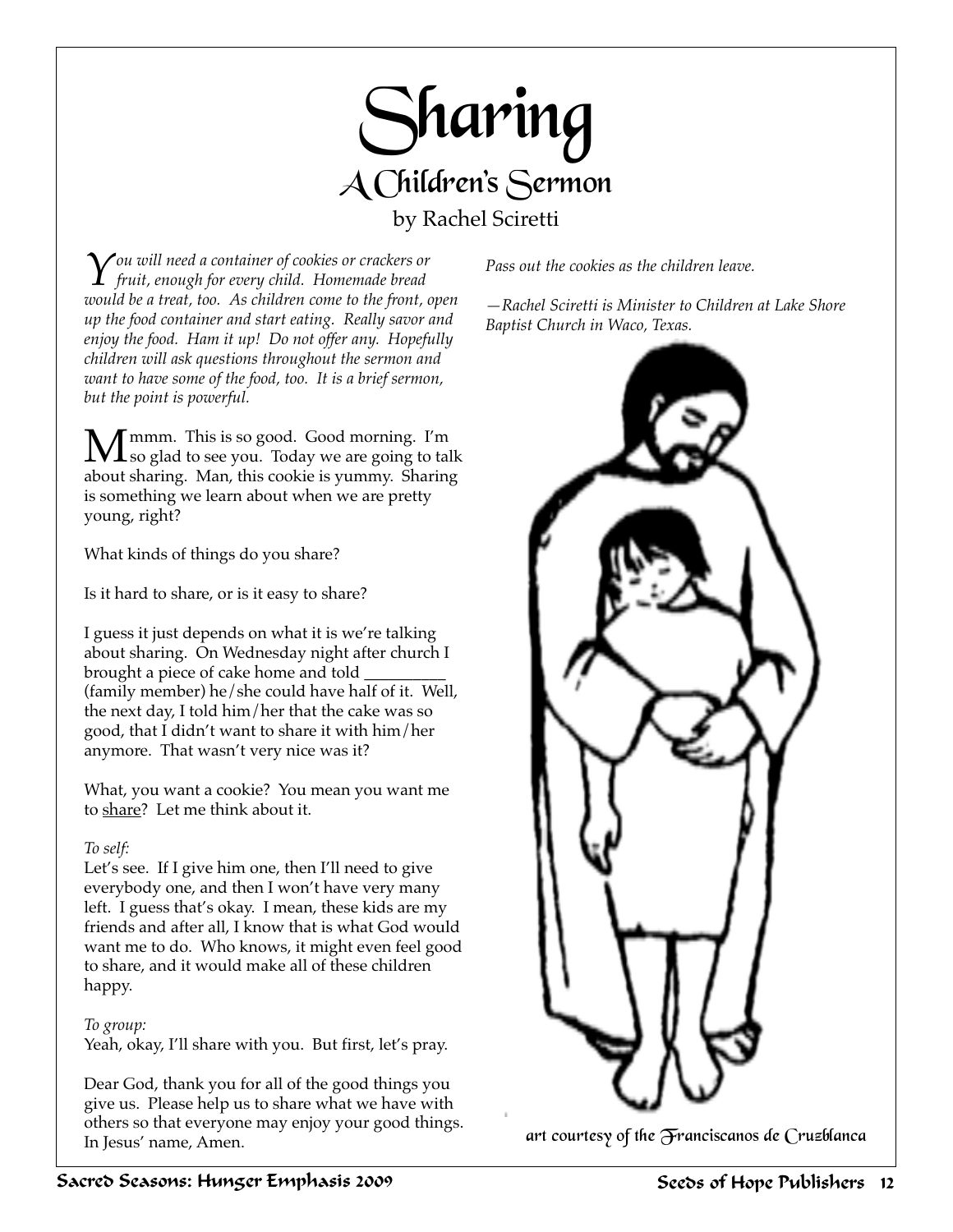# The Best Intentions

## A Reflection

by Gene and Jolene Roehlkepartain



*Thus says the Lord of hosts: Render true judgements, show kindness and mercy to one another; do not oppressthe widow, the orphan, the alien, or the poor; and do not devise evil in your hearts against one another. --Zechariah 7:9-10*

You couldn't ignore him. Duct tape and rubber bands held his shattered glasses together. Seven hats decorated his long, matted hair. Three pairs of pants and three shirts covered his gaunt skeleton. His chest bulged because his shirts were stuffed with all his prized possessions. Everything else he owned filled plastic grocery bags that took six trips to bring down the stairs to the church basement.

While others told about their days on the cold December streets, Spencer settled in for the night. He would fish an old, white candle and a plastic rose out of one of the bags, and set them on the table. Then he would read the newspaper, mumbling incoherently about the communists and the Israelis and the war and the end of the world.

No, you couldn't ignore Spencer.

But most people tried.

The city council tried, refusing to acknowledge that the middle-class Chicago suburb had a homeless problem. Spencer and his friends kept showing up conspicuously on cold park benches, in the library or in mass transit stations. Eventually the council had to notice.

Some church people tried to ignore Spencer too. Though they opened their basement for a shelter, they made sure the shelter was empty before the worship service.

But they couldn't ignore Spencer when he wandered into a service and restlessly sorted his belongings during the sermon. Or when he stuffed the extra bread from the communion table into one of his

grocery bags. Or when he came to a church potluck and crammed dinner rolls and chocolate-chip cookies into his pockets.

No, you couldn't ignore Spencer. We tried to be kind to Spencer. After all, we were shelter volunteers. We had read about health problems among the homeless. We wanted to make a difference. We wanted to help.

But Spencer…. How could we help Spencer?

We tried talking to him. But whenever we asked a question, he would pick through his belongings and mumble incoherent answers. No one knew where he came from. No one knew his last name. He was an alien to our world, and we were alien to his.

So we tried at least to keep track of him, hoping the shelter would at least give him some safety. But the shelter only gave him refuge at night. During the day, Spencer meandered the cold streets of his world, while we escaped to the warm security of ours.

### No, you couldn't ignore Spencer. But most people tried.

When Spencer wasn't waiting outside for the shelter doors to open one night, we tried to ignore it. Maybe he had gone somewhere else that night, we thought. Maybe the warmer weather had enticed him to set up his candle and rose outside.After all, homeless people roamed, right?

But one night turned into two, then three. Other guests commented that they hadn't seen Spencer on the streets lately.

Spencer never came back to the shelter. No one ever saw him again. The only clue we have as to what happened to him was the contents of his grocery bags littering the ground around one of his regular park benches.

We had good intentions... didn't we? *—Gene and Jolene Roehlkepartain are both writers and editors. Jolene is also an artist, and Gene is a photographer. They live in St. Paul, Minnesota. This reflection was part of a Seeds publication called* Roots of Hope, Volume II.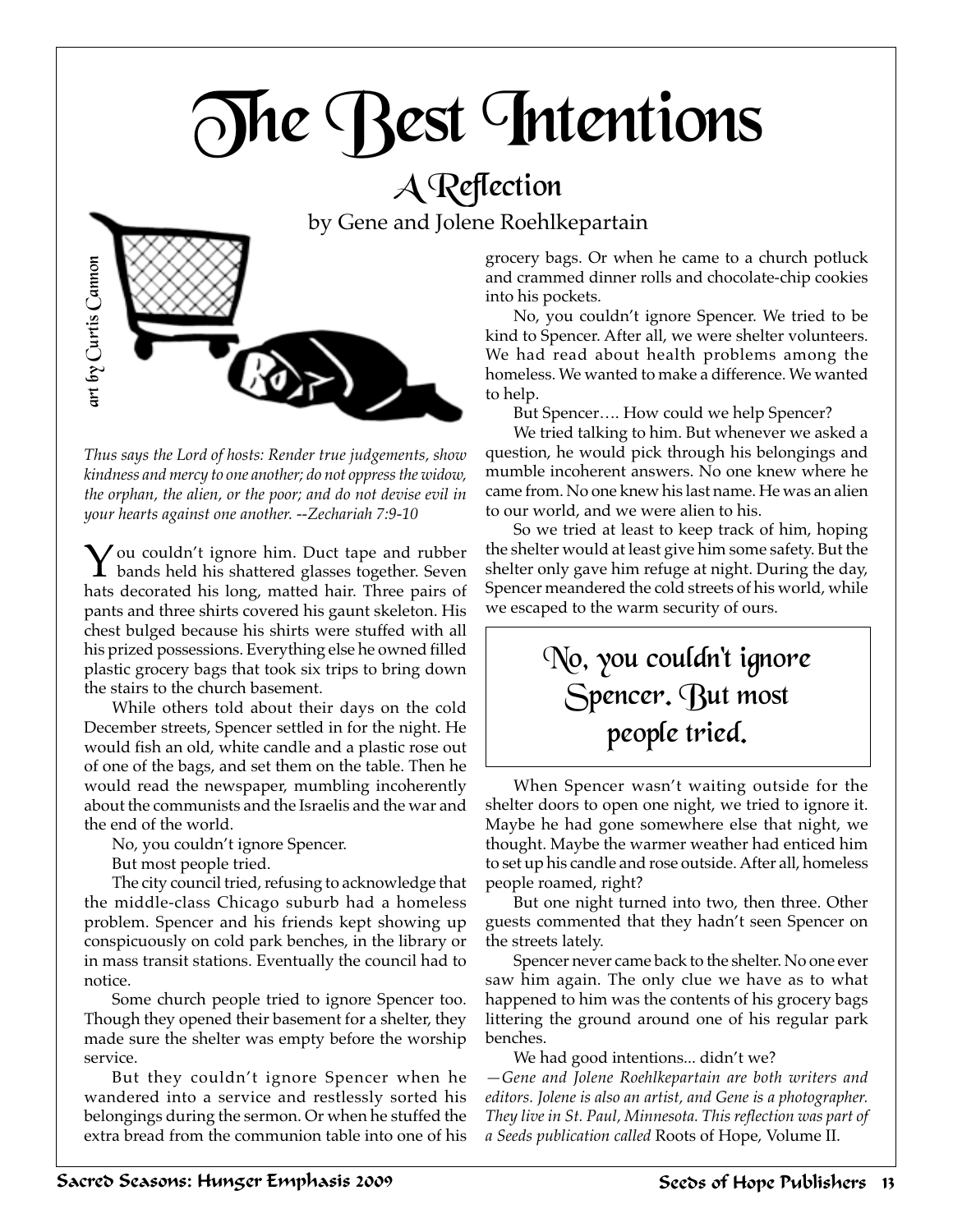# Dressed for the Occasion

### a poem by David Sparenberg

### Not everyone comes wearing

 a red dress. Many are content with white shirts, plaid skirts, blue jeans. The wounded are wearing overcoats, because for them the world is prematurely cold. The silly and the cleverest are dressed as clowns. And the angels are naked, between the eyelashes of our setting sun.

Not everyone comes wearing the reminder of black, although pain is everywhere and loss attends us. Those who are painted in blood have wept in the wasting of war. And those who are painted with light are here to heal us.

#### Friend,

even if I came to you in the rags of weariness, the cloak of invisibility or dust of neglect, the web of a spider, would you offer me a drink of water seeing thirst, and help to decide a way, at the crossroads of life? If I look into your hands, what will I find: a golden thread, the strength of beauty, a loaf of bread?



—David Sparenberg—a playwright, poet, storyteller, stage director, Shakespearean actor and novelist—works in Seattle. He uses his craft to help people cope with life-threatening illness and loss.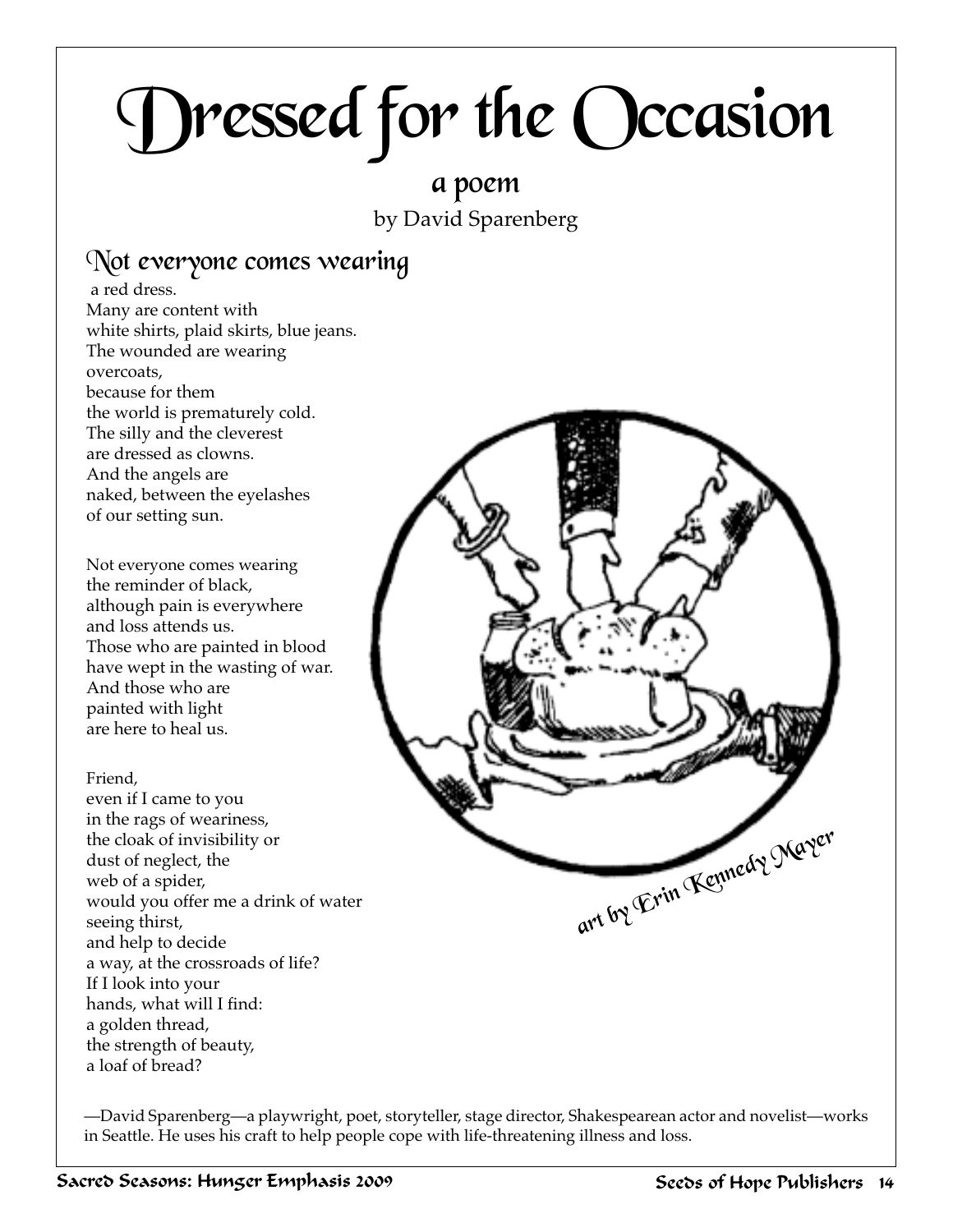# Quotes, Poems & Pithy Sayings

#### The human is created for transcendence.

It is the Jewish and Christian belief that we are meant for a selfhood that is more than our own selves that we are by nature created to envision more than we can accomplish, to long for that which is beyond our possibilities. *—from* Gravity and Grace *Linda-Marie Delloff*

with us a new perspective on what might have happened in the story of the feeding of the multitude. It is possible, she said, that some of the people watching the boy that day were so moved that they shared their own fish and bread that they had brought. To me, that is no less of a miracle than if the five thousand had been physically fed by the few loaves and fish. Maybe instead of sitting around waiting for the miracle, we should begin the miracle.

*—Corley Sims, "Preaching the Gospel without Words,"* Sacred Seasons, *Hunger Emphasis 2004*

Open my eyes that they may see the deepest needs of people. Move my hands that they may feed the hungry; touch my heart that it may bring warmth to the despairing; teach me generosity that welcomes strangers; let me share my possessions to clothe the naked; give me the care that strengthens the sick; make me share in the quest to set the prisoner free. In sharing our anxieties and our love, our poverty and our prosperity, we partake of your divine presence. *—Canaan Banana, Zimbabwe(from Church World Service)*

Lord, for today's encounters with all who are in need, who hunger for acceptance, for righteousness and bread, we need new eyes for seeing, new hands for holding on, renew us with your spirit, Lord, free us, make us one! *—Fred Kaan, from the hymn "Help Us to Accept Each Other"*

One night our youth minister shared

## Prayer for Compassion

There is so much suffering, Lord; Open our eyes to see the need around us. Open our ears to hear the crying, Open our hands to lift up the fallen. Open our hearts to share our blessings.

We sing of your grace— Give us opportunities for service; We sing of your love— Give us opportunities to share; We sing of you life— Fill our lives with your compassion. Amen.

—Mary Ruth Crook, *Fresh from the Word*



art by children of Seventh & James Baptist Church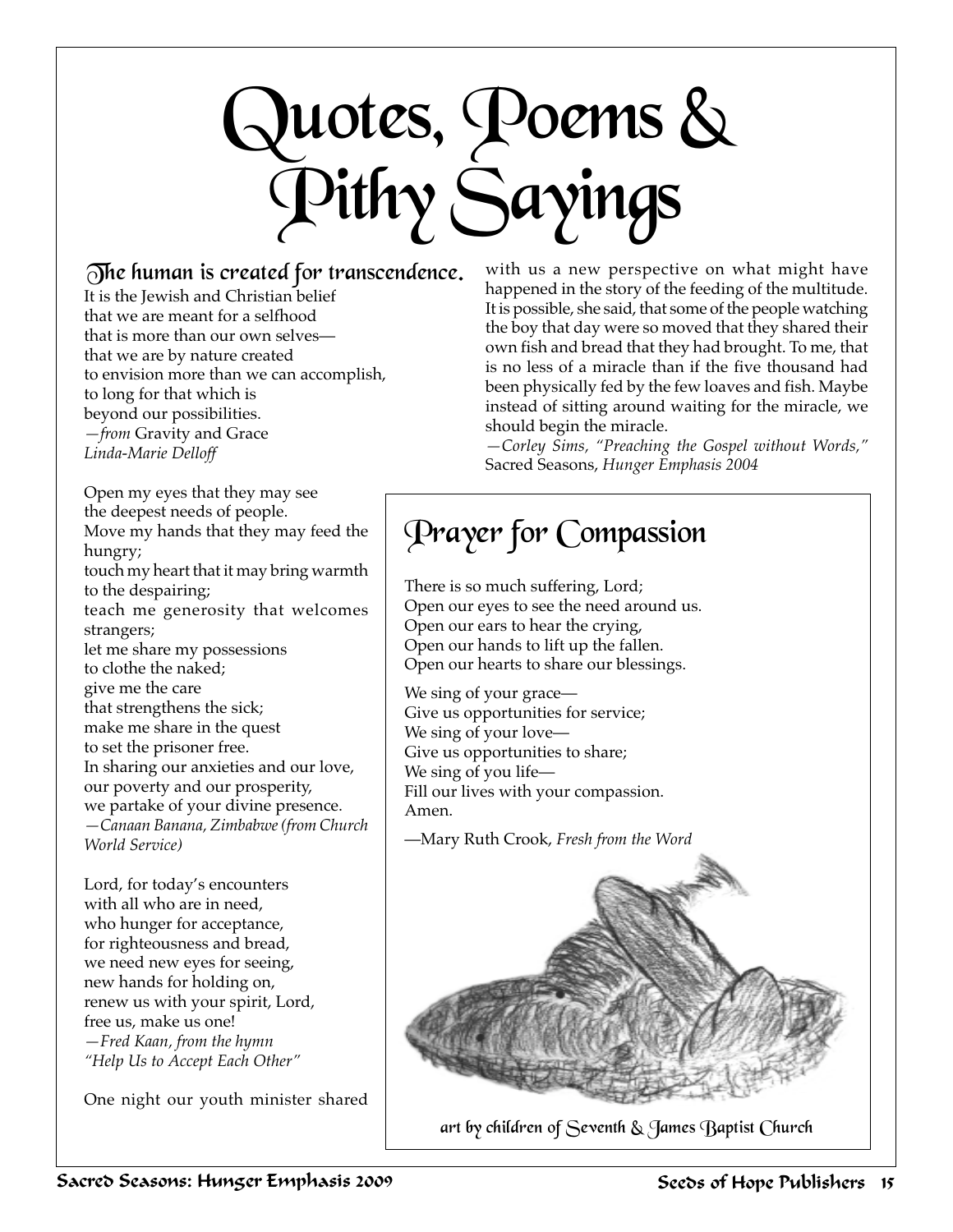## Little child,

When he took your fish— When he took your bread— And broke them I know

I know your heart beat with anticipation. Anticipation glazes my heart.

As you see and feel Him feed all those faces All those brothers and sisters.

My heart is glazed, Because if you saw (and I read) Him feed those who follow, He can move me to where my heart beats.

by Heather Herschap

art courtesy of the Franciscanos de Cruzblanca

-Heather Herschap is a poet who lives in Laredo, Texas. She is preparing to leave for India in May to work as a missionary.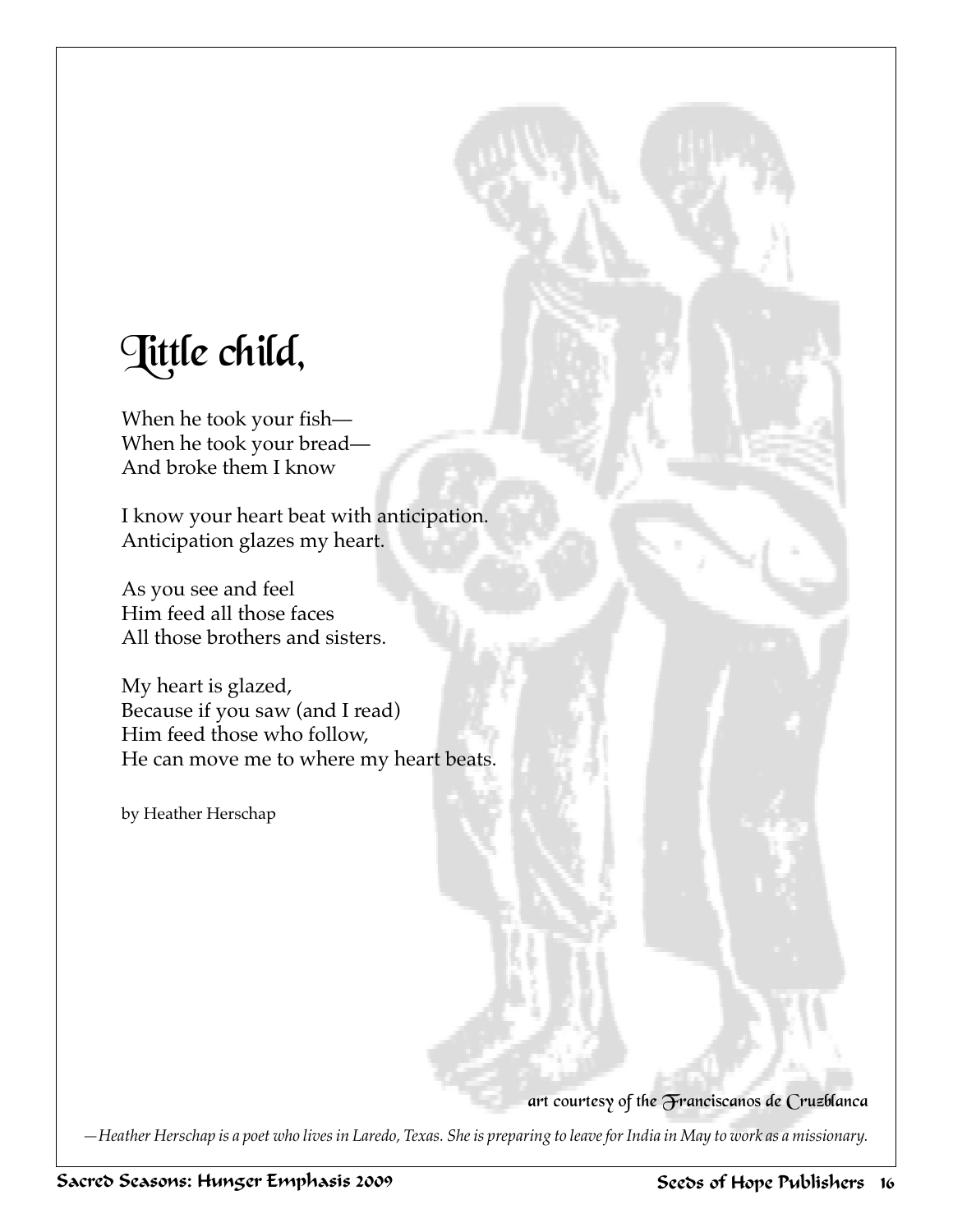# A Case for Smaller Portions

#### by Nadine Doughty

II Dinner out" is a most popular pastime. Most people

in the United States find it a treat to go out and enjoy a meal without the effort of buying the ingredients and cooking them. Sitting at a table and being served is a welcome experience. There's no cleanup to contend with, either.

However, I don't understand why so many restaurants present a meal that is far bigger than the average person can eat comfortably. (I recently heard a radio ad boasting a one-pound pork chop!) Three kinds of action can result from this too-large meal; one is okay. Two are not:

• the diner eats part of the meal and takes the leftovers home, where it becomes another meal, or part of one.

• the diner eats the whole portion, and feels overstuffed afterwards. He or she gains unwanted weight.

• the diner eats what he or she can consume

many of us overbuy and cook too much of a dish? How much do we salvage for another meal, and how much is thrown into the garbage? "Buy enough, but not too much," would be an ideal goal.

With such a habit, we would save money and could use that money for other expenses. Or we could even buy and donate extra food to a local emergency food pantry.

As we read reports of acute food shortages in many parts of the world, it becomes evident that we are in an era of seriously lower food supplies worldwide. Here is one simple way that we could reduce our American consumption and leave more for people who need it, in our own country and worldwide.

*—Dee Doughty, a longtime contributor to Seeds publications, has worked for many years in ministries for the poorin Evanston, Illinois, through her Episcopal Diocese and other organizations. The article above was published this summer in* The Evanston Review.

comfortably, and leaves the remainder, which sanitary laws dictate must be tossed in the garbage.

Could we press for reducing the quantity of food served? Or, perhaps, as a very small number of restaurants already does, offer "light eater" portions of some menu choices? They would cost moderately less, reflecting the smaller amount of food used.

Not only would smaller portions be healthier for most customers, but there would be less waste of unwanted food.

The same suggestion could be applied to our eating habits at home. How



block print by children of Seventh & James Baptist Church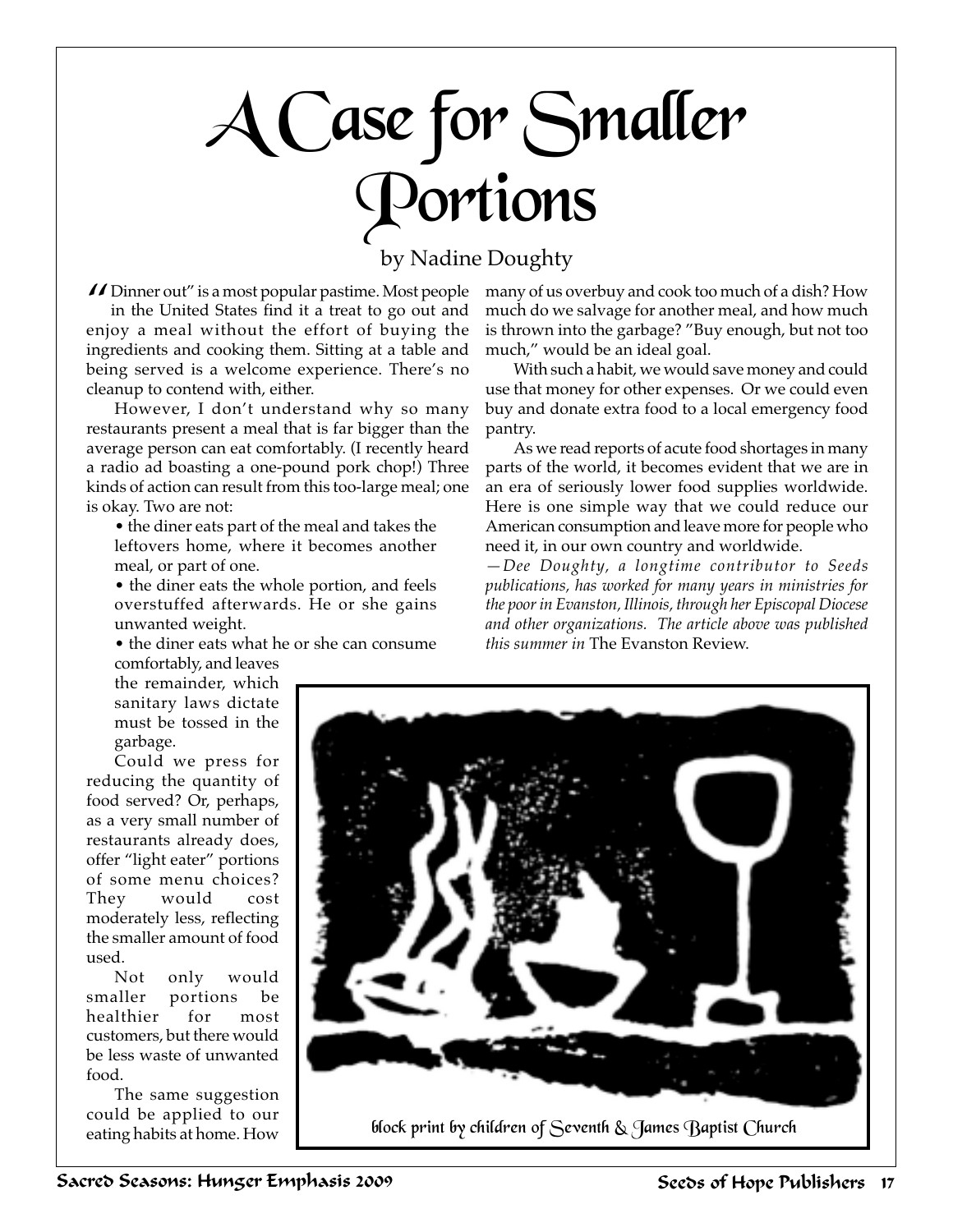# Putting People and Pennies Together for Change:

### a youth project by Kristina Harrold and Claire Jansen

*Editor's note: The youth group from a church in New London, NH, is asking for change, literally. Striving to raise awareness about the extent of poverty in their town, state, country and world, this youth group has chosen to make a change. They are calling this undertaking The Penny Project. Youth member Kristina Harrold wrotethefollowing account about the birth of this idea.*

This very day 20,227 children in New Hampshire<br>will go to bed hungry. That's how many suffer along with the rest of their family—from poverty. The First Baptist Church (FBC) youth group of New London, New Hampshire, is asking the question, "What are we going to do about this?"

We recently viewed an inspiring movie called *Paper Clips*. The film is about a middle school, in a little Tennessee town, that is studying the Holocaust. Hearing that 6 million Jews were killed, one student asked, "What is 6 million? I've never seen 6 million."

So the story goes on, telling the tale of how these children collected over 6 million paper clips, each representing a life that was lost in the Holocaust.

After seeing this movie, the New London FBC youth group started thinking of ways that they could collect a whole lot of something—something that would affect the community in a positive way. We finally came up with an idea of what we could collect: *pennies*.

We decided to collect a penny for every single suffering child in the state of New Hampshire. Once all the pennies are collected, we are planning to donate the money to local food pantries, homeless shelters and other organizations, to help those who need it.

*Editor's note: Below is Claire Jansen's follow-up on the project.*

### The No-Eat Retreat

 $\mathsf T$  ot long after this, the FBC youth locked themselves into the church for a 24-hour fast. They called it the "No-Eat Retreat." Their challenge was to abstain from eating for a full day.

Their goal was to reflect on poverty and the effect

it has on children who go hungry every day. By the 20th hour, it became apparent that their challenge was not resisting food; it was finding the mental and physical energy to function.

Here's what they reported to the church afterwards:

*• We learned that walking to a grocery store on an empty stomach makes the journey much longer and that most people in developing countries walk much further.*

*• We learned that living on \$1 a day food budget is almost impossible—and that 1 billion people struggle to live on that amount.*

*• We learned that poverty is more than a lack of money; it is a lack of opportunity and rights.*

*• We learned that there is no shortage of food in this world—just a malfunction of distribution.*

*• And we learned that our generation is the first to have the resources and technology to end poverty.*

 $T$ ithin six months of beginning the Penny Project, W ithin six months of beginning the Penny Project,<br>the FBC youth group had collected 60,000<br>months are for each shild in Nary Hampshire who pennies—one for each child in New Hampshire who lives at or below the poverty level.

All of the pennies filled three Flexible Flyer wagons, which the group—led by FBC youth director Cindy Johnson—rolled to a meeting with Governor John Lynch and several state representatives to discuss their concerns about child poverty in their state.

Since this time, FBC has set a new, higher goal for the Penny Project: collect one penny for each child in the United States who lives in poverty. They are inviting other American Baptist youth groups to get involved.

*—This article is reprinted from* Baptist Peacemaker, *the award-winning magazine of the Baptist Peace Fellowship of North America. To learn more about the Penny Project, go to www.penny-project.org. Thanks go to Cindy Johnson for passing along this inspiring story and to Seeds of Hope intern Claire Jansen for compiling it.*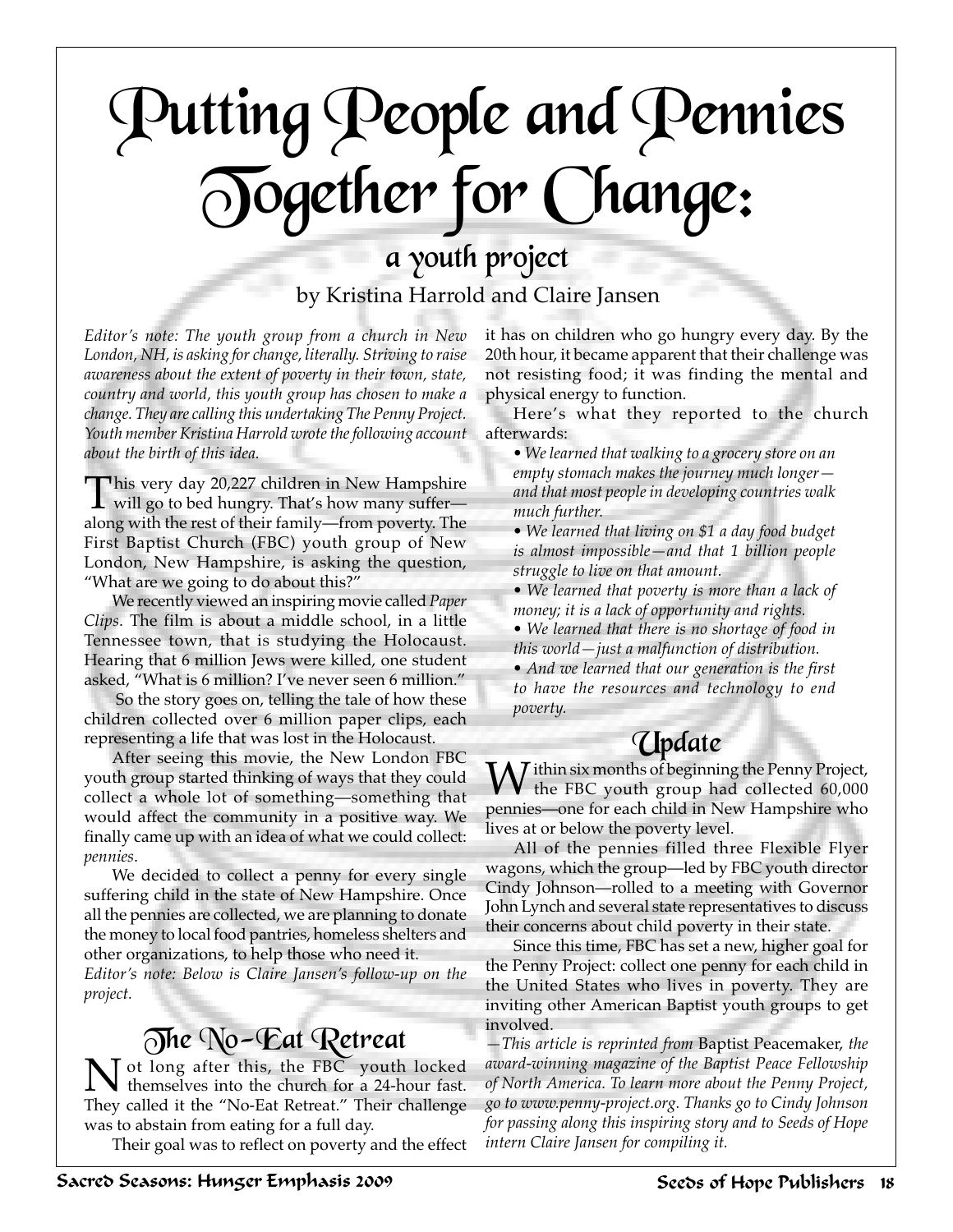| Jest Your Hunger T.Q.                                                                                                                                                                                                                                                                                                                                                                                                 |  |
|-----------------------------------------------------------------------------------------------------------------------------------------------------------------------------------------------------------------------------------------------------------------------------------------------------------------------------------------------------------------------------------------------------------------------|--|
| by Lauren Elder                                                                                                                                                                                                                                                                                                                                                                                                       |  |
| I Jow much do you know about hunger and poverty? The answers to these questions can all be found<br>In the <i>Sacred Seasons</i> 2009 Hunger Emphasis packet, so be sure to read closely! Visit our web site<br>(www.seedspublishers.org) for a complete answer list, and be sure to check out our other materials that<br>will allow you and your community to become more aware of the realities of extreme hunger. |  |
| 1. How many of the world's countries have the potential to grow sufficient food on a sustainable<br>basis?                                                                                                                                                                                                                                                                                                            |  |
| Virtually all $\frac{3}{4}$ $\frac{1}{2}$ $\frac{1}{2}$ $\frac{1}{4}$ $\frac{1}{4}$ $\frac{1}{4}$ $\frac{1}{4}$ $\frac{1}{4}$                                                                                                                                                                                                                                                                                         |  |
| The amount of money that the richest one percent of the world's people make each year equals<br>2.<br>what the poorest ______ percent make.                                                                                                                                                                                                                                                                           |  |
| $15$ 24 57 62                                                                                                                                                                                                                                                                                                                                                                                                         |  |
| What percent of the world's population survives on less than \$1 a day?<br>3.<br>5 12.5 19.3 23.4                                                                                                                                                                                                                                                                                                                     |  |
| Each day in the developing world, more than ______ die from preventable and treatable diseases,<br>4.<br>their bodies made weak from malnourishment.<br>$10,000$ 20,000 30,000 40,000                                                                                                                                                                                                                                 |  |
| In developing countries, 91 children out of 1000 die before their ______ birthday.<br>5.<br>2nd 5th 9th 9th 15th                                                                                                                                                                                                                                                                                                      |  |
| What is one of the leading causes of food security crises?<br>6.                                                                                                                                                                                                                                                                                                                                                      |  |
|                                                                                                                                                                                                                                                                                                                                                                                                                       |  |
| What percent of American households experience hunger or the risk of hunger?<br>7.                                                                                                                                                                                                                                                                                                                                    |  |
| 5.2 10.7 12.3 15.8                                                                                                                                                                                                                                                                                                                                                                                                    |  |
| True or false? Children who experience severe hunger suffer from higher levels of chronic illness,<br>8.<br>anxiety and depression, and behavior problems than do children with no hunger.                                                                                                                                                                                                                            |  |
|                                                                                                                                                                                                                                                                                                                                                                                                                       |  |
| Overall, households with children have nearly ______ the rate of food insecurity as do households<br>9.<br>without children.                                                                                                                                                                                                                                                                                          |  |
|                                                                                                                                                                                                                                                                                                                                                                                                                       |  |
| 10. True or false? One person or one community cannot make a difference in the fight against extreme<br>hunger and poverty.                                                                                                                                                                                                                                                                                           |  |
| -Lauren Elder, a native of Tucson, AZ, is a professional writing student at Baylor University                                                                                                                                                                                                                                                                                                                         |  |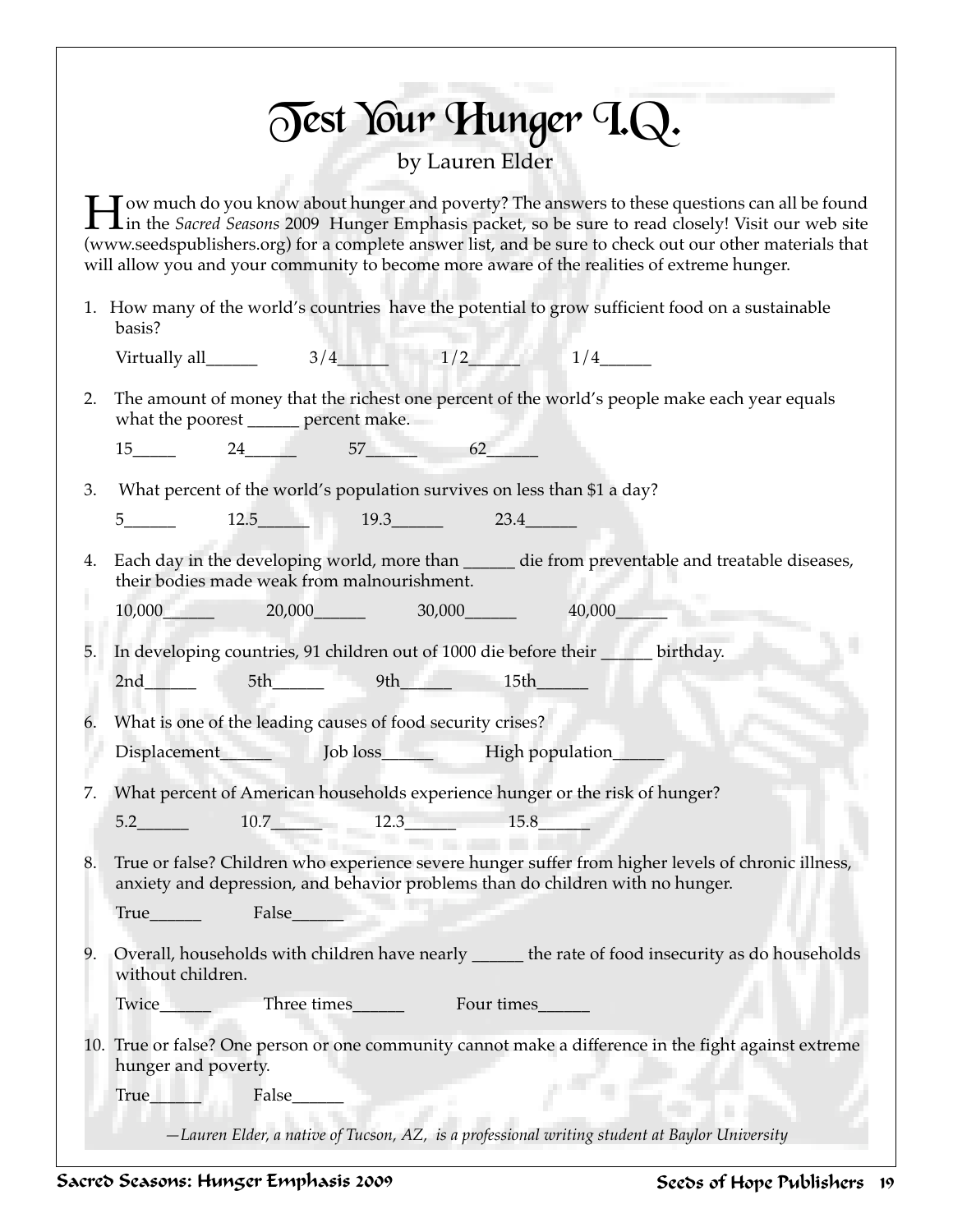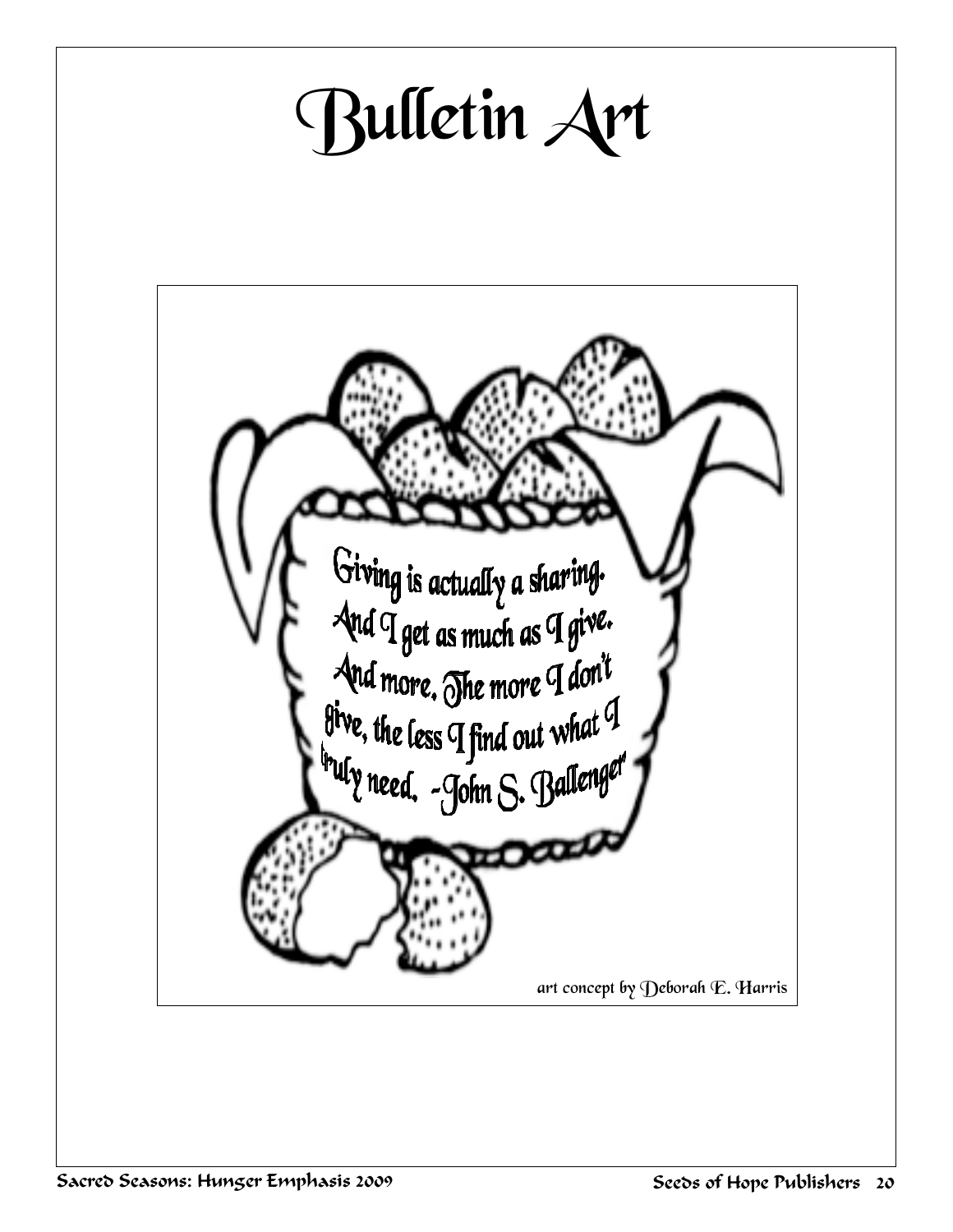# What a Prophet Does: A Lesson for Three Readers

FIRST READER: In the year that King Uzziah died, I saw the Lord sitting on a throne, high and lofty; and the hem of God's robe filled the temple.

SECOND READER: In the year that your leader died, or the year that somebody you loved died, you go into the temple, or you hide your face in the little padded temple of your hands…

FIRST READER: Seraphs were in attendance above him; each had six wings: with two they covered their faces, with two they covered their feet, and with two they flew. And one called to another and said:

SECOND & THIRD READERS: "Holy, holy, holy is the Lord of hosts; the whole earth is full of God's glory."

FIRST READER: The pivots on the thresholds shook at the voices of those who called, and the house was filled with smoke.

SECOND READER: And I said: "Woe is me! I am lost, for I am a man of unclean lips, and I live among a people of unclean lips; yet my eyes have seen the Holy One, the Lord of hosts!"

FIRST READER: Then one of the seraphs flew to me, holding a live coal that had been taken from the altar with a pair of tongs. The seraph touched my mouth with it and said:

THIRD READER: "Now that this has touched your lips, your guilt has departed and your sin is blotted out."

FIRST READER: Then I heard the voice of God saying,

THIRD READER: "Whom shall I send, and who will go for us? Whom shall I send into a world where people die?"

SECOND READER: And I said, "Here am I; send me!"

FIRST READER: And God said,

THIRD READER: "Go and say to this people: Keep listening, but do not comprehend; keep looking, but do not understand. Make the mind of this people dull, and stop their ears, and shut their eyes…. Go give the deaf Hell till you're blue in the face, and go

> show the blind Heaven till you drop in your tracks…Go do it."

SECOND READER: Then I said, "How long, O Lord?"

FIRST READER: And God said,

THIRD READER: "Until cities lie waste without inhabitant, and houses without people, and the land is utterly desolate…. Do it until Hell freezes over. Do it until the cows come home."

FIRST READER: And that is what a prophet does for a living, and, starting from the year that King Uzziah died when he saw and heard all these things, Isaiah went and did it.

*—Adapted by Katie Cook from Isaiah 6:1-13, with excerpts from* Peculiar Treasures by Frederick Buechner

art by Rebecca S. Ward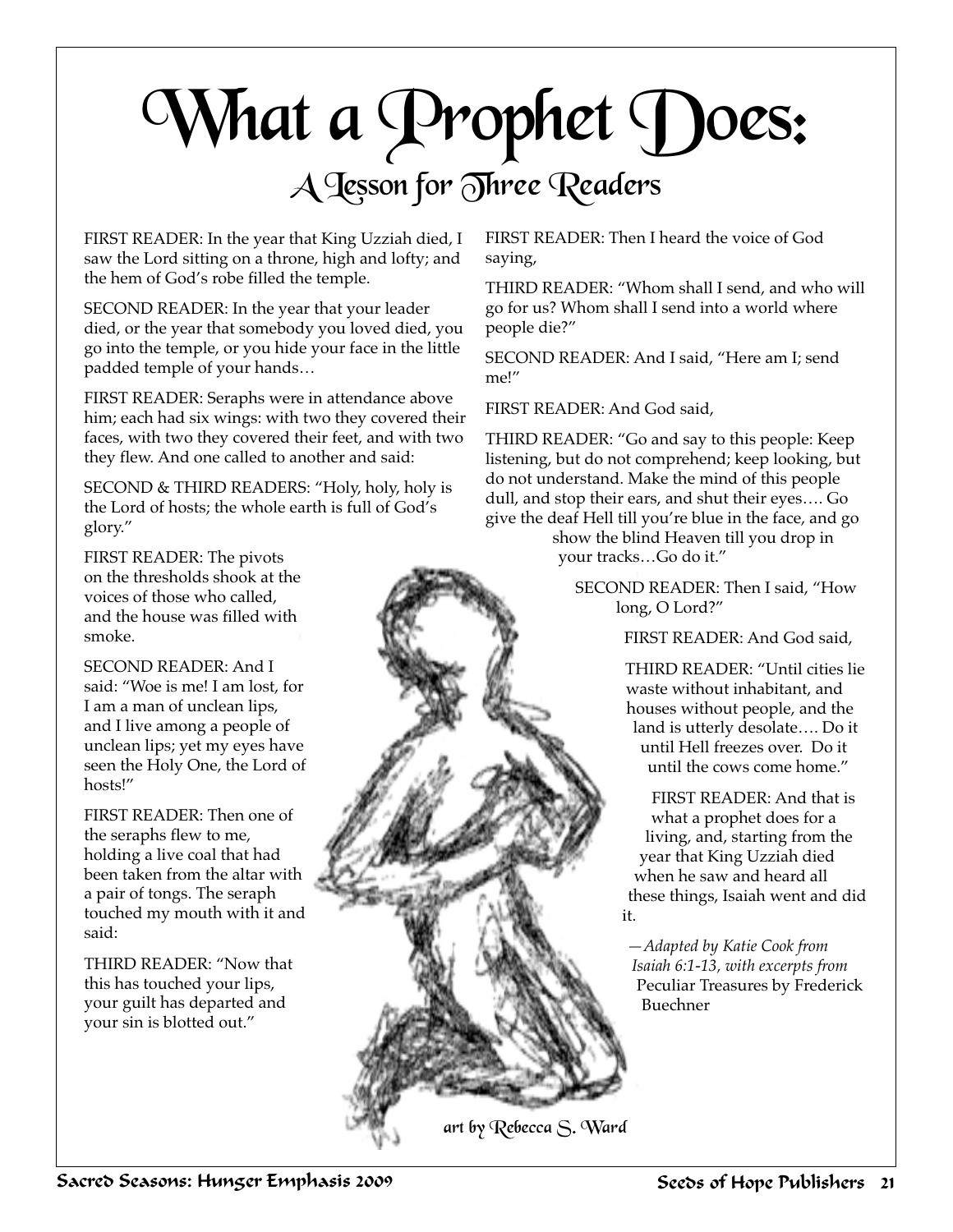# Does it Have to be Me?

by Larkin Rossiter Text: Isaiah 6:1-13

II Whom shall I send, and who will go for us?" asks Yahweh. Not me! I live among a people of unclean lips and unclean hands. But all we want is good food and clean water, a nice car and a wellbuilt house.And oh yes, a boat and a television and jewelry and a computer.

I am not worthy to be God's witness. I am only worthy to be a hearer of God's witness by a poor and hungry person. Only the oppressed deserve to be listened to.

God? Try somebody in Ethiopia or China or Haiti, not me. They don't have a roomful of books or a three-bedroom house

or a Cadillac. At least try an African-American or Mexican-American. Their oppressive experiences give them divine perspectives. What could a white, honky, gringo boy like me have to add?

I don't think that even burning hot coals could purify my evil mouth. If I left them in there long enough, they might burn up my tongue so I could never speak lies again. But such could never take away my guilt, my complicity in an exploitative system of greed.

God, you could take away my past sins, forgive them and remove the guilt. But I'm not truly repentant. I will do these same sins over and over again. My friends and neighbors, enemies and seducers, all hear the cry of the oppressed but do not understand; see the bleeding sores, the skin and bones, but do not perceive.

Maybe that's what I am supposed to witness to!

God, could you want me to tell my child and parents, Christians and Muslims and Jews, that our God deserves better from us? And that we must not let our past sins and guilt stop us from changing in the future?

So send you me to work unrewarded, to tell a truth  $\P$ don't want to deal with and that others don't want to hear. Thanks, God.

Our prayers and fasting can be part of your cleansing our mouths and bodies. Maybe then our minds will be sharp, our ears will hear and our eyes will see what you are revealing to us about the future of our society.

Just as Babylon was burned and Baghdad was bombed, surely our present and future skyscrapers will be strewn about the landscape; Washington will be wasted. The homeless will continue to be houseless, and the householders will become homeless.

So here am I, God, send me. Send me to preach and teach the destruction of our nation. I guess

it takes a corrupted person to prophesy to a corrupt generation. Not that we will change much.

I'll still give the "illegal alien" from Guatemala food and clothing, after listening to his problems through a translator, but will I really hear your revelation from him about my own society? As violence ravages his country and millions flee, what can I learn from him when the violence ravages my country? Or perhaps the war of the privileged versus the poor has already begun? Great?!? Thanks a lot, God!

So send you me to work unrewarded, to tell a truth I don't want to deal with and that others don't want to hear. Thanks, God. But that's the way it was for Moses and Jesus and Muhammed. So send me, too. Here I stand, in awe before you. And here I go, but you darn well better be with me.

*—Larkin Rossiter, at this writing, was pastor of the United*

*Churches Fellowship in Nogales, Arizona. Before moving to the Southwest, he taught and served at Shaw Divinity School in Raleigh, North Carolina. This reflection was part of a Seeds publication called* Roots of Hope, Volume II.